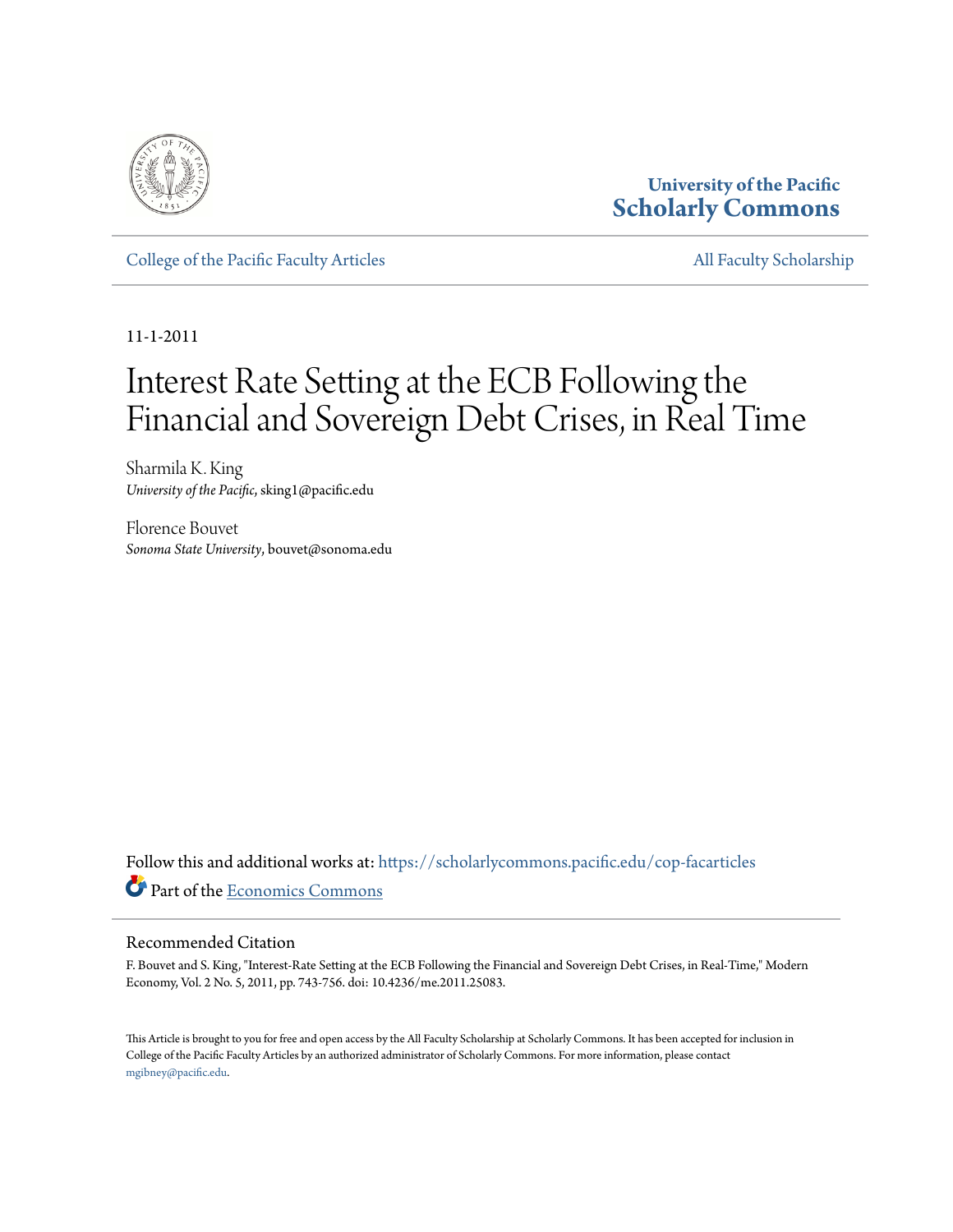## **Interest-Rate Setting at the ECB Following the Financial and Sovereign Debt Crises, in Real-Time**

**Florence Bouvet<sup>1</sup> , Sharmila King<sup>2</sup>**

1 *Department of Economics*, *Sonoma State University*, *Rohnert Park*, *USA* <sup>2</sup> *Department of Economics*, *University of the Pacific*, *Stockton*, *USA E-mail*: *[bouvet@sonoma.edu,](mailto:bouvet@sonoma.edu) sking*1*@pacific.edu Received August* 13, 2011; *revised September* 16, 2011; *accepted October* 26, 2011

#### **Abstract**

We analyse European Central Bank (ECB) policy by estimating a forward-looking, augmented Taylor rule using expectations data. Specifically, we investigate the impact of the financial and sovereign debt crises on ECB policy. We find the European Overnight Index Average (EONIA) rises when expected economic activity is strong. Regardless of the inflation measure, inflation is not associated with the EONIA. Using a recursive estimation and a Chow test, we identify a policy shift in December 2008. The more generally accepted starting date of the crisis, August 2007, does not correspond to a statistically significant shift in the ECB policy. Using December 2008 for a policy shift, general financial market sentiment, as measured by VSTOXX, is not significant in explaining EONIA movements. The ECB's response to a shock to economic activity has been more moderate since the crises. However, the EONIA increases as Greek sovereign risk rises, possibly from increasing demand for liquidity by banks.

**Keywords:** Taylor Rule, EONIA, ECB, Financial Crisis, Sovereign Debt Crisis

#### **1. Introduction**

The purpose of this paper is to investigate the interestrate setting process of the European Central Bank (ECB) between January 1999 and May 2011 and more specifically its inter-bank interest-rate response to the recent financial and sovereign debt crises. The magnitude of the recent crises has led the Federal Reserve and ECB to undertake unprecedented measures to mitigate the effects of the crises [1]. For instance, the ECB relaxed its collateral rules by accepting Greek government bonds, despite their credit-rating downgrade.

According to Article 127 of the Lisbon Treaty on the Functioning of the European Union, the primary objective for the ECB is medium-term price stability.<sup>1</sup> The ECB's Governing Council defines price stability as a year-on-year increase in the Harmonized Index of Con-

1 Formerly Article 105 (1) in the Maastricht Treaty.

sumer Prices (HICP) for the euro area of below, but close to 2%. Given that monetary policy affects the economy with lags, to maintain price stability, ECB acts in a forward-looking manner  $[2]^2$  ECB policy is tailored to the changing economic landscape of the euro area and may be altered according to economic shocks hitting the eurowide economy.

Since policy decisions at the ECB are often opaque and the minutes from the policy meetings are not publicly available, estimating the ECB's reaction function to macroeconomic conditions should provide insight into its behaviour. Numerous papers have estimated a Taylor policy rule for the ECB, but many of these papers' estimates are based on limited time-series data. Longer time series data should provide a more accurate estimate of the ECB's rule with greater variation in the ECB's response to economic shocks [3-5].

In this paper, we analyze the ECB interest-rate policy and its responses to economic shocks, specifically to the recent 2007-2009 financial crisis and the current sovereign debt crisis. We use the Euro Over-Night Index Average (EONIA) rate as a proxy for the ECB's policy behaviour. The EONIA rate is the weighted average of inter-bank offer rates on inter-bank loans, which the ECB



<sup>2</sup> Decisions are achieved by cross-checking two pillars: monetary analysis and economic analysis. Monetary analysis is based on the idea that inflation is primarily an excess money phenomenon and the analysis involves monitoring monetary conditions in the euro area. The second pillar, "economic analysis" consists of reviewing a wide range of economic and financial indicators, such as overall output, fiscal policy, wages, inflation forecasts, yield curve, exchange rate, business and consumer surveys, and asset prices.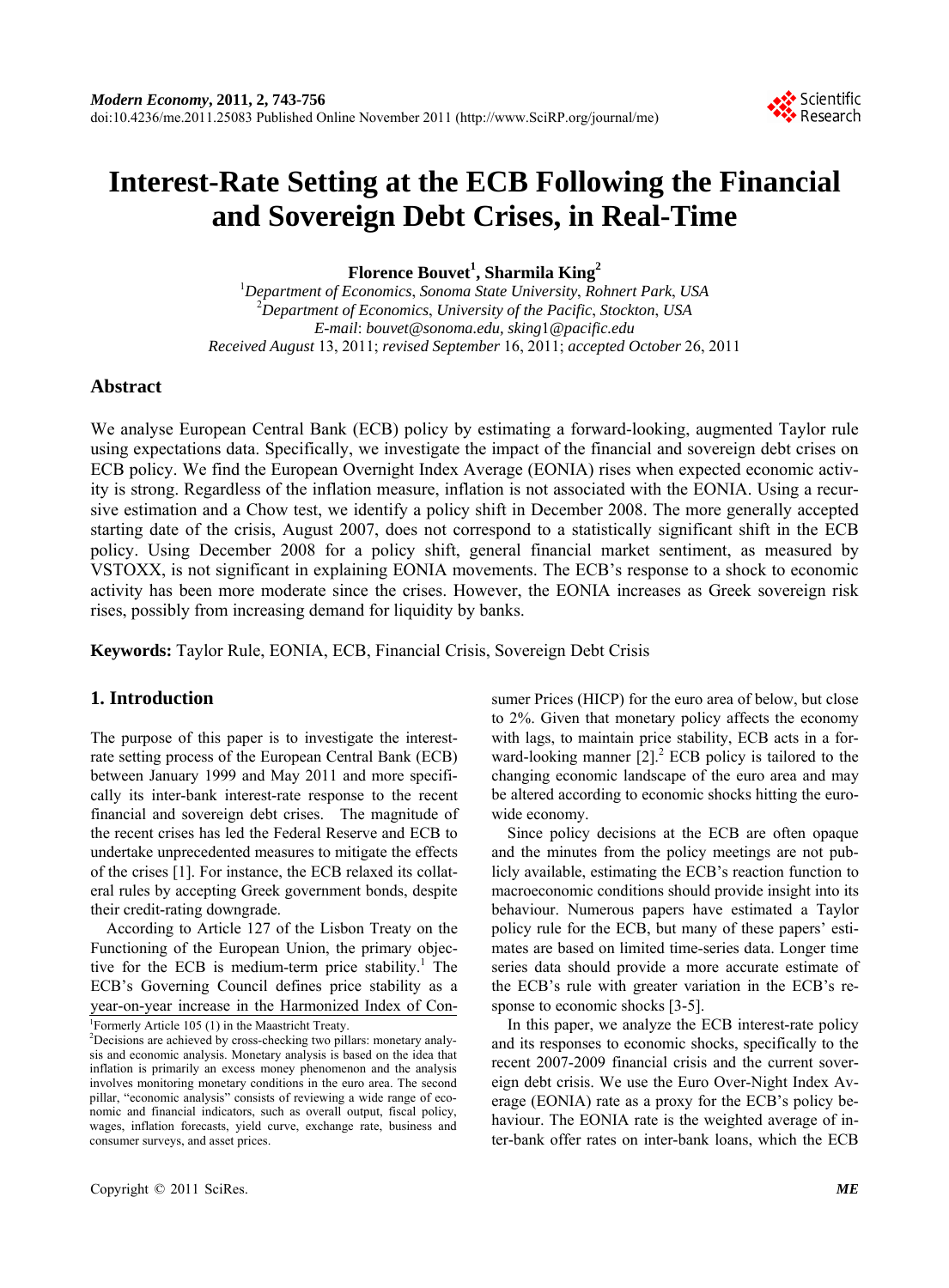controls. It is a benchmark rate for the unsecured money market and it is the rate most closely linked to the repo rate. We develop a forward-looking generalized method of moments (GMM) model that we estimate using expectations data from the ECB, European Commission, and *The Economist*. In particular, we examine whether these two crises have affected the importance of several macroeconomic variables in the ECB's interest-rate setting.

Our main contributions to the literature are the examination of interest-rate setting following the financial and sovereign-debt crises and identifying whether these two crises induced structural breaks in ECB policy-making. We analyze the possible effects of the crises in three distinct ways. First, we control for the financial crisis using a general market sentiment indicator, the European "fear index" VSTOXX. Second, we test for the impact of the sovereign debt crisis on ECB interest-rate setting using sovereign risk premia for Greece and Ireland. Finally, in order to identify parameter shifts, we run a rolling estimation of our Taylor rule specification. Through this visual exercise, we identify a possible shift occurring in December 2008. We then test for this shift in ECB policy by adding to our specification interaction terms with a crisis dummy variable. We choose two starting points for the crisis: December 2008 and August 2007 which Trichet [1] describes as the beginning of the financial turmoil.

We find that the EONIA moves with expected economic activity. In addition, regardless of whether we use the expected inflation rate or consumer inflation expectations, the EONIA is not strongly associated with the inflation rate. This is in contrast to other papers that use the 3-month EURIBOR [6,7]. We argue that the 3-month EURIBOR encompasses inflationary expectations (inflation risk) since it has a 3 month-term to maturity on inter-bank loans compared to the overnight inter-bank loans rate (EONIA). To identify a structural break in the data we run a recursive estimation on our model and find a parameter shift in December 2008, not August 2007. This result is consistent with the events unfolding in the euro-area at the time. We also find that the EONIA rises as Greek risk rises, reflecting perhaps an increase in banks' liquidity preference. However, the EONIA falls as Irish risk rises. We argue that our results reflect the underlying difference behind the debt crises for Greece and Ireland. Given the focus of this paper, we do not examine the ECB's recent use of non-conventional monetary instruments to mitigate the effects of the financial and sovereign crises. However, as we proceed to argue, some of these non-conventional ECB interventions are captured by movements in the EONIA.

This paper proceeds as follows: in Section 2 we pro-

vide a brief perspective of contributions to this topic in the U.S. and in Europe. In Section 3 we discuss our empirical methodology and data. Our results are reported in Section 4. Finally, the last section summarizes and concludes.

#### **2. Previous Work**

#### **2.1. Background on Interest Rate Rules**

There has been a shift in empirical research towards policy rules describing central bank behavior, such as the Taylor rule [8], specifically:

$$
i_t = \overline{r} + \pi_t + \gamma_\pi \left( \pi_t - \pi_t^* \right) + \gamma_y \left( y_t - y_t^* \right) \tag{1}
$$

where *i* is the target nominal interest rate,  $\overline{r}$  is the real equilibrium interest rate at full employment,  $\pi^*$  is the inflation target and  $y^*$  is potential real GDP and  $\gamma_{\pi}$ ,  $\gamma_{y}$ are positive parameters. Taylor postulated that  $\bar{r} = \pi_t^* =$ 2, and  $\gamma_{\pi} = \gamma_{v} = 0.5$ . In fact, comparisons between the interest rate predicted by Taylor's rule mirrors the actual federal funds rate for the 1987-1992 period.

Numerous additional studies have been generated modifying Taylor's original monetary policy rule. Clarida, Gali and Gertler [9] propose a forward-looking Taylor rule by replacing the current inflation, rate,  $\pi$ <sub>t</sub>, with the expected inflation rate 12 months ahead,  $E_t[\pi_{t+12}]$  (see Equation (2) below). The key justifications for the forward-looking Taylor rule are the long and variable lags in the monetary policy transmission mechanism.<sup>3</sup>

$$
i_{t} = \overline{r} + \pi_{t} + \gamma_{\pi} \left( E_{t}[\pi_{t+12}] - \pi_{t}^{*}\right) + \gamma_{y} \left( E_{t}[y_{t+12}] - y_{t}^{*}\right) (2)
$$

Orphanides [10] notes, however, that forecasts using *ex post* or revised data would not yield the same estimates associated with data available to the Federal Open Market Committee (FOMC) at the time when policy is decided. Instead, the FOMC uses Greenbook forecasts<sup>4</sup> or real-time data<sup>5</sup> to set the Federal Funds rate. Specifically, estimates derived using real-time data point to a forward-looking rule as the correct specification and not a backward looking rule.

In addition to modifications of the Taylor rule, the estimated coefficients' reliability has been called into question. Central banks typically adjust interest rates in smaller increments than implied by the rule.<sup>6</sup> The debate in the literature is whether the statistical significance of a

<sup>3</sup> For a survey of the literature see the *Journal of Economic Perspectives* symposium: *Journal of Economic Perspectives* 9 (Fall 1995). 4

<sup>&</sup>lt;sup>4</sup>The Greenbook is produced before each meeting of the Federal Open Market Committee. Given assumptions on monetary policy, the Board of Governors prepares projections on future economic activity.

<sup>5</sup> Real-time data reflects, at each date (say May 2002), exactly what the macroeconomic data looked like at that date, May 2002.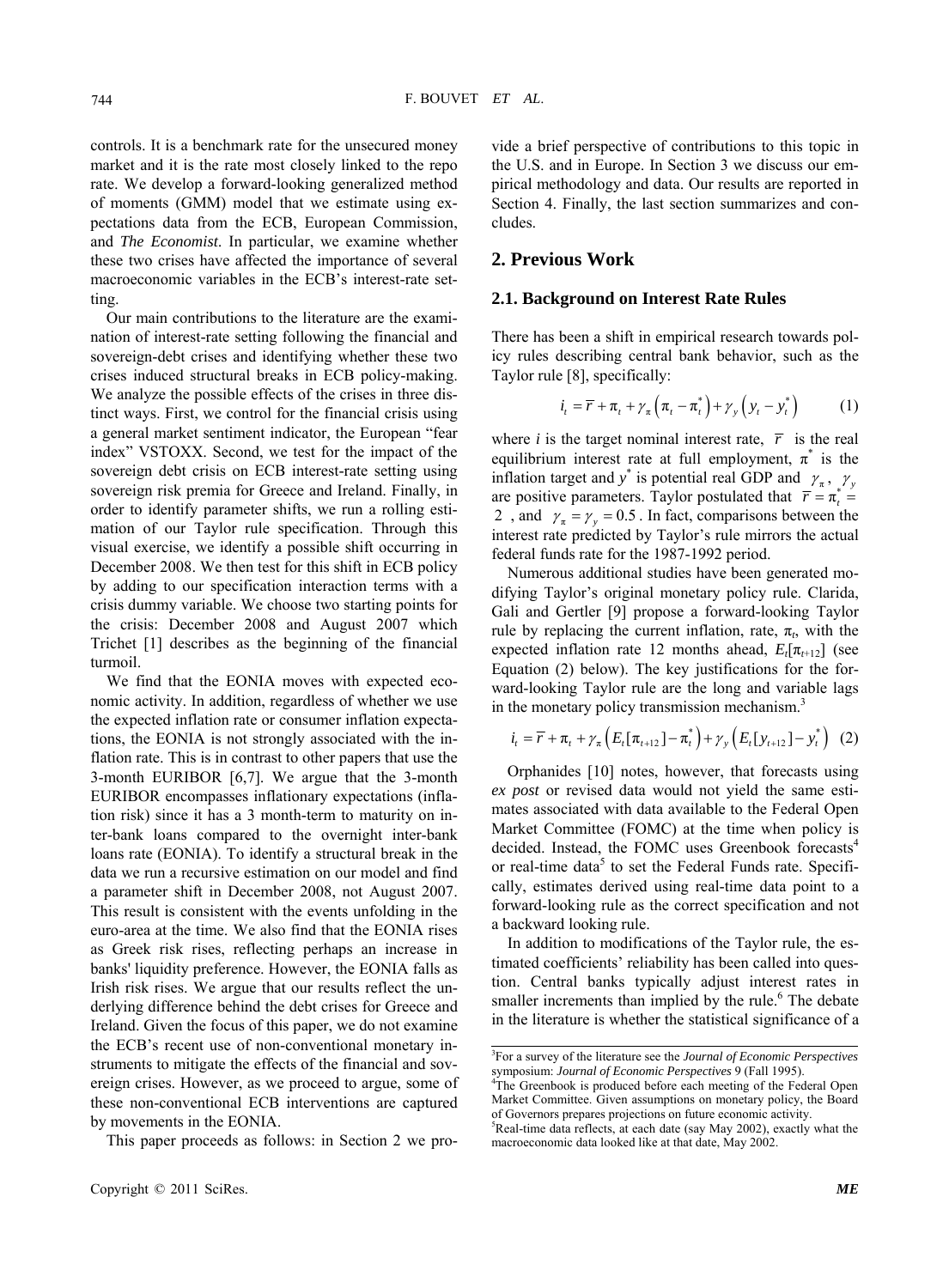lagged dependent variable in the policy rule is due to "interest rate smoothing" or due to the central bank's response to serially correlated exogenous shocks [11].

#### **2.2. Monetary Policy Rules and Central Bank Behaviour in Europe**

Monetary policy rules have also been estimated for European central banks. Prior to the introduction of the euro, researchers estimated rules for national central banks in the European Union (EU): some examined the effect of Bundesbank policy on monetary policy in other European nations [12,13]; while others compiled "euro-area data" using GDP weights for participating countries [5].

Following research developments on the Federal Reserve policy rule, the focus of research in Europe shifted to developing forward-looking policy rules for the ECB [3,4,6,13]. Most papers found that the nominal interest rate rises by more than the increase in the inflation rate (an inflation stabilizing policy), and that the output gap is a significant factor in setting the short-term interest rate. Further, in accordance with Orphanides [10], studies estimating the ECB's reaction function have used European real-time [5,6,14]. Consistent with Orphanides [10], they find that estimates derived from *ex post* data provide unrealistic or biased estimates of actual historical policy. While many papers estimating a forward-looking rule simply included a 12-month lead of inflation and of the output gap in the policy rule, Gerlach [9,15] and Gorter *et al.* [6] use 12-month expectations data for inflation and output growth*.* For example, Gerlach [9] uses an economic sentiment indicator (ESI) as the measure for real economic activity because he notes that the ECB Monthly Bulletins never mention an output gap but rather business and consumer confidence.

Previous studies<sup>7</sup> on European policy rules typically use the European Over-Night Index Average (EONIA) as the ECB's indicator of monetary policy. This average interest rate is calculated from banks participating in the inter-bank euro-zone market (these maybe EU banks or non-EU banks). Like the U.S. Federal Funds rate, this interest rate is serves as a benchmark for other interest rates. There are a few exceptions however. Carstensen [16] and Gerlach [9] use the repo rate, the main refinancing operations (MRO) rate as their policy indicator<sup>8</sup> and Gorter *et al.* [6] use the 3-month EURIBOR. The 3month EURIBOR is simply the inter-bank rate on interbank loans with a 3-month maturity.

There have been a few studies examining the effects of the recent financial crisis on ECB policy. In most cases, the empirical analysis of the crisis consists of identifying the starting month of the financial crisis and to assess whether the crisis induced a structural shift in the ECB monetary policy rule. Gerlach [15] estimates an ordered logit model and splits his sample in June 2008 to examine the shift in ECB policy during the financial crisis. He finds that the ECB employed steep cuts in the repo rate that were mostly due to a decline in economic activity and a shift in the ECB's reaction function. Gorter *et al.* [7] split their sample June 1998-December 2007 and June 1998-August 2010. They find no evidence of a shift in policy and but find that the ECB focuses more on inflation in the post-crisis sample compared to the precrisis sample period. Belke and Klose [17] extend the standard Taylor rule to include credit growth, yield curve, and stock price inflation. They split their sample from January 1999-January 2007 and August 2007-June 2009.<sup>9</sup> They find that the ECB does react to changes in credit growth and the yield curve during the post-crisis period compared to the pre-crisis period. One drawback of their analysis is the relatively short time period (23 observations) in the post-crisis sample.

To examine ECB behaviour during the crisis, we use a different set of variables and methodologies that proxy the developments of the financial and sovereign debt crises. Furthermore, our sample extends from January 1999-May 2011 so we can better capture the on-going developments in Greece and Ireland.

#### **3. Data and Empirical Methodology**

#### **3.1. Empirical Methodology**

Besides controlling for economic activity and inflation developments, we augment the baseline Taylor rule model with an interest-rate smoothing term [18] and other economic variables which proxy the economic shocks of the financial crisis and sovereign debt crisis which might affect the interest setting policy of the central bank.<sup>10</sup>

$$
i_{t} = \beta_{0}i_{t-1} + \gamma_{\pi}E_{t}[\pi_{t+12}] + \gamma_{y}E_{t}[y_{t+12}] + X_{t}'\gamma_{x} + \varepsilon_{t} \quad [3]
$$

where  $i_t$  is the EONIA.  $\pi_{t+12}$ ,  $y_{t+12}$ ,  $X_t$  denote respectively the expected inflation rate, expected real economic activity, and other economic variables used to

<sup>&</sup>lt;sup>6</sup>This is perhaps due to minimized excessive volatility in short term rates to encourage capital market stability and to raise central bank credibility. During 2001, the Federal Reserve lowered the Federal Funds Rate eleven times from 6.5% to 1.75%.

<sup>7</sup> Such as Fendel and Frenkel [4], Sauer and Sturm [3], Belke and Klose [15].

 $\delta$ Since the repo rate is adjusted in increments of 25 basis points an ordered probit or logit model is warranted.

<sup>&</sup>lt;sup>9</sup>They do not use data from February 2007 to July 2007 to distinguish the pre-crisis sample from the post-crisis sample.

 $10$ Castelnuovo [18] shows that the lagged interest rate in the euro area is due to interest rate smoothing rather than omitted economic shocks.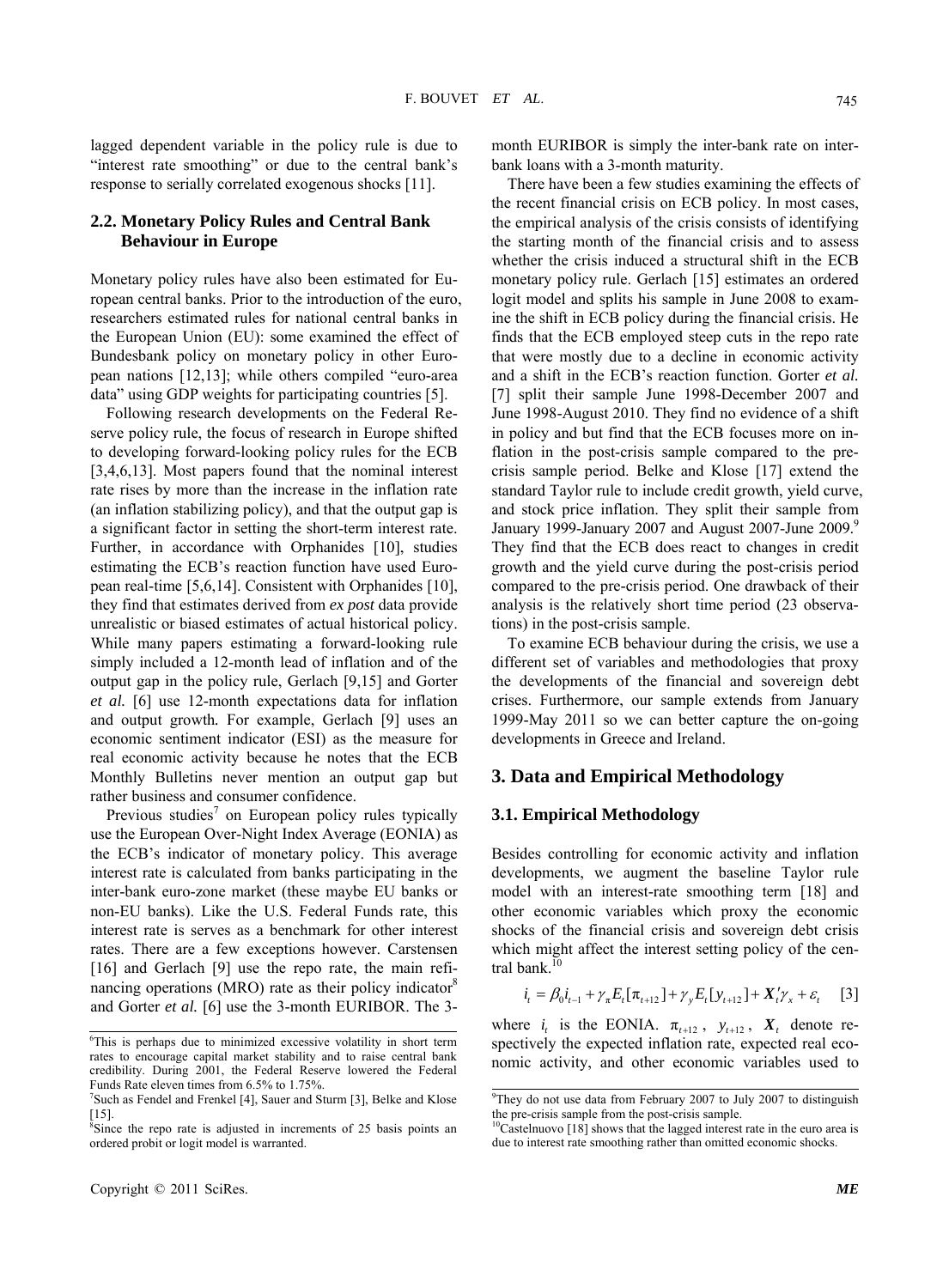assess expectations about other economic and financial developments.

We estimate our model using Generalized Method of Moments (GMM). To check the validity of the GMM estimation, we test the endogeneity of the instrumented variables (if the test statistic is significant, the variables being tested must be treated as endogenous). Our set of instrumental variables for the expected inflation rate and economic activity include lagged values of these two variables (lag 2, *t-*2) which are known to the ECB at the time monetary policy is decided. Additional lags of the endogenous variables as instruments are redundant. $^{11}$ 

In the empirical analysis that follows, we test for the presence of unit roots in the data. We find that, although the presence of a unit root cannot be rejected for all the variables (with the exception of VSTOXX), it can however be explained in terms of structural breaks. We therefore follow the convention adopted in the existing literature and assume stationarity for all the variables used in the estimations. Gorter *et al.* [6] also find evidence of non-stationarity and treat their variables as stationary, arguing that "from an economic point of view, the arguments for stationarity are very strong, as there has been a stable monetary regime in place with a fixed inflation objective". We do not run our model in first differences, so our estimates are directly comparable to previous work in the literature.

#### **3.2. Data**

We use monthly data spanning from January 1999 to May 2011, but some of the series are only available until February 2011 (see **Table 1**). Our dependent variable is the EONIA. The EONIA rate is the weighted average of inter-bank offer rates on inter-bank loans, which the ECB controls. As shown in **Figure 1**, it is more closely linked to the repo rate than the 3-month EURIBOR used in other papers, and it signals the stance of monetary policy in the euro-area [20]. While the EONIA is not directly set by the ECB, the EONIA co-moves with the repo rate during normal economic times. For example, before August 2007, the correlation coefficient between the repo rate and the EONIA was 0.99. After May 2009 the correlation drops to 0.75. The ECB maintained the repo rate at 1% between April 2009 and April 2011, *i.e.* during the unfolding of the European sovereign debt crisis however, the EONIA continued to fall well below 1% and began to track the ECB deposit rate of 0.25% [21], thus causing the correlation between the interest rates to drop. Despite this drop in the correlation, we still believe the EONIA remains a better proxy of the ECB's interest rate policy



**Figure 1. Interest rates in the Euro Area (changing composition), January 1999-June 2011.** *Source***:** *elaboration on data from ECB website.* 

than the repo rate. Using the repo rate to examine the effects of the financial and sovereign debt crises on ECB policy is problematic since the ECB does not alter this rate while the crisis is developing. Instead, the ECB has extended unlimited liquidity to banks in need of liquidity to ensure the smooth functioning of financial system. Consequently, the EONIA is a more useful indicator of monetary policy and better captures the impact of the ECB's unlimited liquidity-provision on the money market. **Figure 2** shows data on the EONIA and the monetary base for the euro-area. The graph shows the drop in the EONIA, while the monetary base rises erratically following the liquidity-provisions extended by the ECB.

Real-time, expectations data (the Economic Sentiment Index and Consumer Confidence Indicator) are obtained from two main sources: the ECB and the European Commission. This is an experimental dataset constructed to provide historical vintages of data published in the Monthly Bulletin [22]. The dataset includes monthly data available to the ECB on the working day preceding each first monthly Governing Council's meeting.12 Expected



**Figure 2. EONIA and Monetary Base), January 1999-June 2011.** *Source***:** *elaboration on data from ECB website.* 

<sup>&</sup>lt;sup>11</sup>Excluded instruments are redundant if the asymptotic efficiency of the estimation is not improved by using them (Baum *et al*., [19]).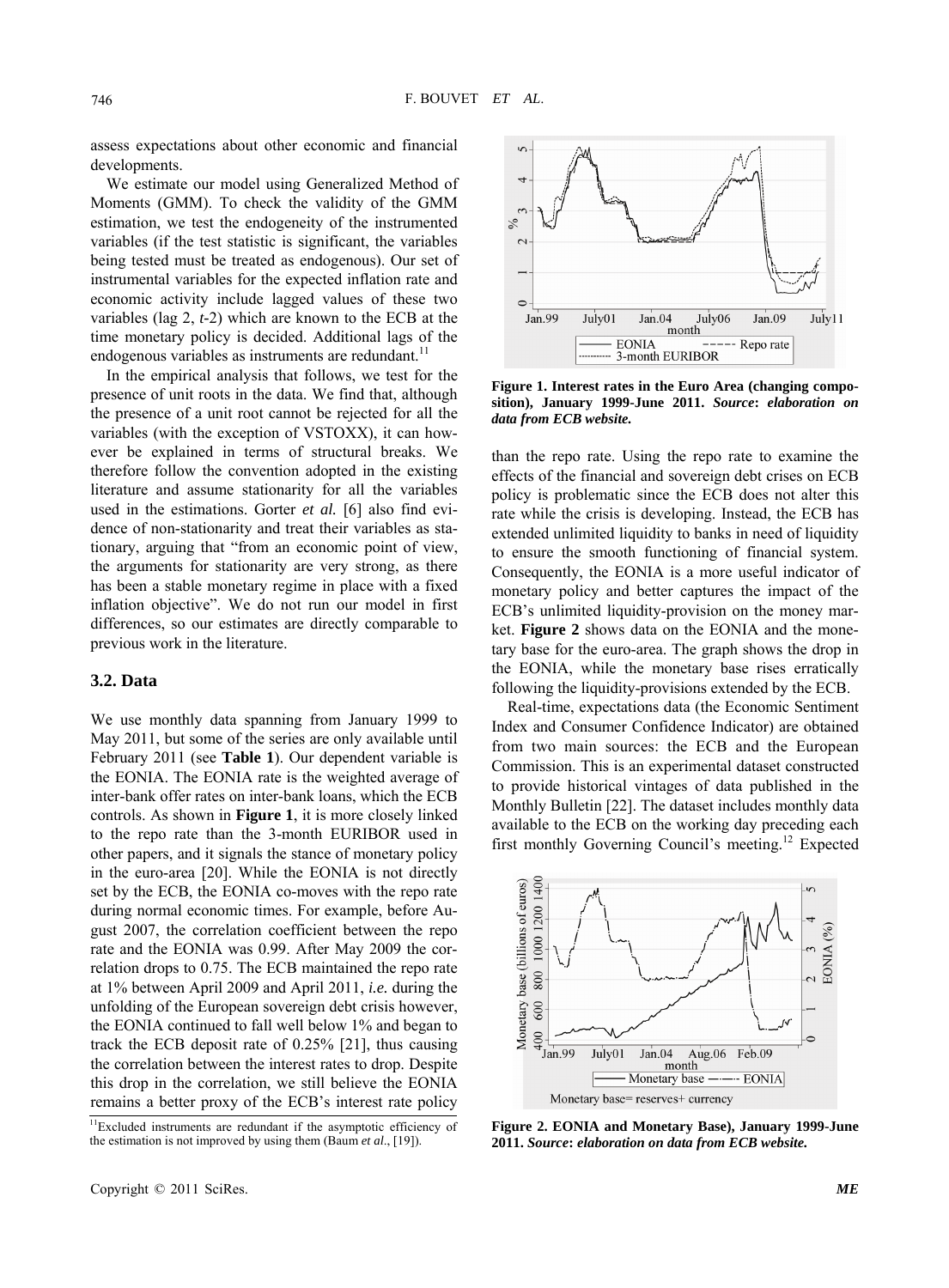747

| Variable                      | Obs | Mean     | Std. Dev. | Min      | Max    | Missing data     |
|-------------------------------|-----|----------|-----------|----------|--------|------------------|
| <b>EONIA</b>                  | 149 | 2.66     | 1.30      | 0.34     | 5.06   |                  |
| Consumer confidence indicator | 146 | $-11.25$ | 7.71      | $-34.00$ | 3.00   | March-May 2011   |
| Economic Sentiment Index      | 146 | 100.71   | 9.66      | 70.00    | 118.00 | March-May 2011   |
| Consumers' price expectations | 144 | 16.24    | 10.81     | $-11.90$ | 37.30  | January-May 2011 |
| Real time inflation rate      | 146 | 1.98     | $-0.79$   | 0.65     | 4.05   | March-May 2011   |
| Expected Real GDP growth      | 150 | 1.66     | 1.04      | $-2.20$  | 3.25   |                  |
| Expected Inflation rate       | 150 | 1.73     | 0.42      | 0.63     | 2.93   |                  |
| VSTOXX (12-months)            | 148 | 25.51    | 6.68      | 14.70    | 46.65  | $May-11$         |
| Greece risk premium           | 147 | 1.31     | 2.10      | 0.13     | 9.23   | $Jun-11$         |
| Ireland Risk Premium          | 147 | 0.66     | 1.27      | $-0.05$  | 6.46   | $Jul-11$         |

**Table 1. Summary statistics.** 

Source: elaboration on data from ECB website, the Economist, and IFS.

12-month inflation rate and real GDP growth rate data are obtained from *The Economist*'s monthly poll of forecasters.

Most of the empirical literature on monetary-policy reaction functions measures economic activity using the output gap. However, using the output gap is problematic for several reasons. First, national account data are released with a considerable lag, and are subject to numerous revisions. One solution is to use real-time data on GDP to construct the output gap. However, as shown by Orphanides and van Norden [23,24] output-gap estimates in real-time do not yield more reliable estimates of the central banks' reaction function. Further, since GDP data are not available on a monthly frequency, papers using monthly data proxy GDP with industrial production $13$ , even though, industrial production tends to be very volatile and accounts for a fraction of economic activity in Europe.

An alternative measure of economic activity often referred to in the ECB Monthly Bulletins [9] is survey data. The econometric analysis presented and discussed below uses three different measures of expected economic activity in the euro area, the Economic Sentiment Indicator (ESI), Consumer Confidence Indicator, and expected real GDP growth forecasts. The ESI is developed by the European Commission (available on the ECB website). It is a composite indicator calculated as a weighted average of indicators for consumers, the industry, service, construction, and retail trade sectors. The ESI reflects firms and households' opinions about the economy over the

next 12 months. A reading of the ESI above 100 indicates above average economic sentiment. We also check the robustness of our results by using a Consumer Confidence Indicator obtained from the Consumer Survey data of Eurostat. Our third measure of economic activity is constructed<sup>14</sup> from expected real GDP growth forecasts published in *The Economist* monthly poll of forecasters<sup>15</sup>. As shown in **Figure 3**, these three measures of expected economic activity reached their lowest level in March 2009.

To capture the forward-looking nature of monetary policy, we construct a measure of expected (12 months ahead) inflation based on *The Economist*'s polls of fore-



**Figure 3. Economic Activity Forecast, January 1999-February 2011.** *Source***:** *elaboration on data from ECB website and The Economist.* 

<sup>&</sup>lt;sup>12</sup>The Governing Council meets twice a month, but monetary policy decisions occur mostly during the first of the bi-monthly meeting of the Council as it assesses the economic and monetary development in the euro-zone.

<sup>&</sup>lt;sup>13</sup>Fourçans and Vranceanu, [25], Gerdesmeier and Roffia, [14], Heinemann and Huefner, [26].

<sup>&</sup>lt;sup>14</sup>See Gerlach [9] for details on how to construct the forecast series based on *the Economist* polls of forecasters.<br><sup>15</sup>The ECB constructs its own Survey of Professional Forecasters.

However these data are only collected on a quarterly frequency, and are therefore not appropriate for our analysis which relies on monthly data.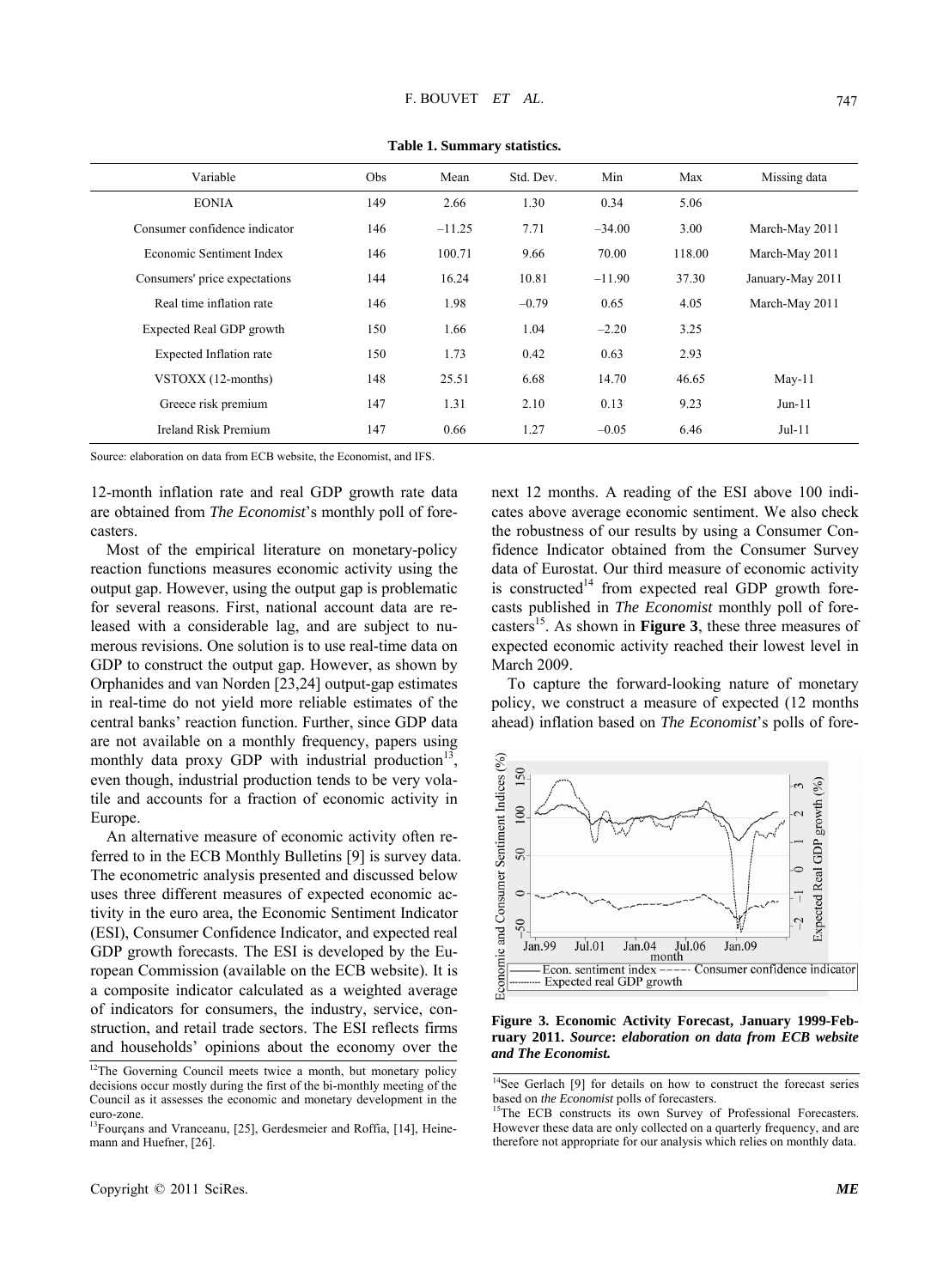casters (see **Figure 4**). Inflation is measured as the annual rate of change in the Harmonized Index of Consumer Prices (headline HICP). We check the robustness of our results by comparing our results using one component of the Eurostat Consumer survey which measures consumers' inflation expectations over the following 12 months. While previous studies use lead (*t +* 12) realtime output gap and inflation as proxies for expected inflation, we believe the aforementioned expectations data better captures the ECB's goal in anchoring inflationary expectations.

Most of the aforementioned economic variables included in the specification are standard in the literature. VSTOXX reflects market expectations of near-to-longte rm volatility by measuring the square root of the im-However, our primary focus is to examine the ECB's decision-making following the recent 2007-2009 financial crisis and the 2009-2011 sovereign-debt crisis. While the ECB may not directly respond to our crisis proxies, these variables capture the unfolding crisis which could affect financial market instability, and this instability would concern the ECB outlined by the "second pillar" of its monetary policy analysis. It is natural for the ECB to respond to unforeseen shocks, and the inclusion of our crisis variables captures some of these shocks. One measure of general financial market sentiment is the volatility index, VSTOXX. The VSTOXX indices are based on the EURO STOXX 50 real-time options prices. plied variance across all (12 month) put and call options.16 Market volatility tends to rise during times of financial stress. This index is sometimes called the "investor fear index" and higher values indicate greater uncertainty in the stock market as investors hedge against losses. **Figure 5** shows the index spikes in 2003 and 2009. The rise in the index from 2002-2003 reflects mar-



**Figure 4. Annual inflation rate in the Euro Area (changing composition), January 1999-February 2011.** *Source***:** *elaboration on data from ECB website.* 





**Figure 5. Dow Jones Euro STOXX50 Volatility Index: January 1999-February 2011.** *Source***:** *elaboration on data from STOXX. com.*

ket uncertainty due to sluggish economic growth and uncertainty arising the global war on terror, while the rise during 2009 reflects uncertainty due to turmoil following the sub-prime financial crisis and sovereign debt crisis. We would expect the EONIA to be negatively associated with the VSTOXX, since a higher VSTOXX index points to investors hedging against future stock losses and uncertainty which is likely to occur during an economic downturn.<sup>17</sup>

To capture the recent 2009-2011 sovereign debt crisis, we include a sovereign debt risk premium for Greece and government bond in Greece and Ireland and Germany's (default free) 10-year government bond. Gorter *et al.* [6] bond yield can also occur if there is a decline in econo mic activity which causes a deterioration in the gov-Ireland. Our risk premium variable is the interest-spread, calculated as the difference in yields between the 10-year also include a risk premium to capture overall financial market risk in the euro area. Their risk is measured by long term corporate BBB Bonds minus the 10 year euro-area government bond. So their interest-spread does not capture sovereign risk, but rather corporate risk. A rise in the risk premium on sovereign bonds is often associated with rising fiscal imbalances and may indicate an increase in perceived default risk. A rising sovereign ernment's fiscal situation, or if there is a global financial crisis resulting in uncertainty, causing investors to seek safer, higher quality bonds (such as German or U.S. bonds). As shown in **Figure 6** below, Greece's risk premium declined significantly following the introduction of the euro in 1999 and its adoption of the euro 2 years later. After remaining quite low throughout the 2000's, the countries' risk premia surged again in 2008 and 2009-2010, as the global crisis and recession worsened

<sup>&</sup>lt;sup>17</sup>Gerdesmeier and Roffia [5] include a stock price index in their specification, the DJ Euro Stoxx 50 to capture movements in asset prices.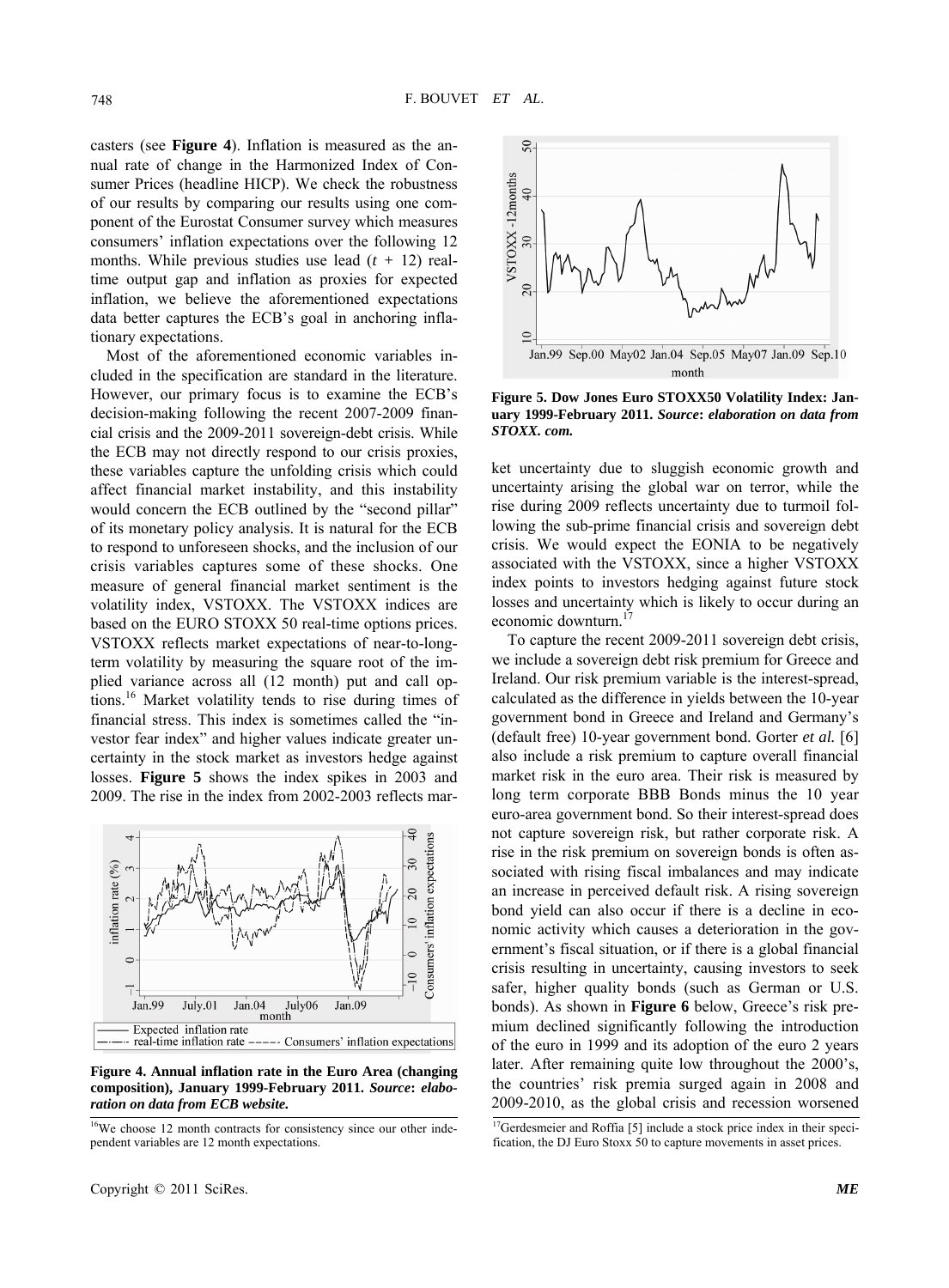

**Figure 6. Countries' Risk Premia: January 1999-February 2011.** *Source***:** *elaboration on data from ECB website and IFS. N.B. Interest Rate Spread between Countries and German* **10** *yr Bonds.*

their debt situation. Even though Greek and Irish GDP are a small percentage of the entire euro-area GDP, the effects of the debt crisis in these countries have serious consequences for euro-area financial stability. According to the Bank for International Settlements (BIS), European Union (EU) banks had \$ 188 billion at risk in 2010 from periphery country debt (Greece, Ireland, Portugal, Spain, Italy). Further, many EU banks lack sufficient capital to buffer losses from a Greek or Irish default.<sup>18</sup> Clearly the ECB is concerned about the Greek sovereign debt crisis since the ECB has absorbed more than  $\epsilon$  45 billion in Greek government bonds.<sup>19</sup>

premium measure is superior. First, one could include a One can consider several alternative proxies for the sovereign debt crisis, but, as we argue below, our risk dummy for the announcement of the EU bailout. However, it is clear that Greece and Ireland were experiencing difficulties long before the bailouts, which were received respectively in May 2010 and November 2010. Alternatively, one could use credit ratings for country risk (such as Standard and Poor's or Moody's), but there have been episodes when credit rating agencies failed to down-grade sovereign bonds even though default risk or country specific risk was rising.<sup>20</sup> Another alternative to the risk premium is the debt-to-GDP ratio. However, this series is only available on a quarterly basis.

#### **4. Results**

#### **4.1. Baseline Model**

In this section, we present the results of the estimations

18Bloomberg Business Week "EU Banks' Capital Deficit Means Greek Default Not an Option", June 15, 2011.

 $2<sup>0</sup>$ An example is the Asian financial crisis in 1997.

5 and 8) and then with other variables capturing the recent financial and sovereign debt crises (columns 3, 6 of the ECB policy rule described in Section 3. **Table 2** reports the results using the entire sample period from January 1999 to May 2011 (or February 2011 depending on the specification). The table contains 3 different model estimations depending on different measures of expected inflation and economic activity. The regression results for the baseline model are reported in columns 1, 4 and 7 of **Table 2**. In the other columns of the tables, the baseline model is augmented with an interest smoothing term, the lagged EONIA variable (columns 2, and 9).

As indicated earlier, the Governing Council generally discusses monetary policy at its first monthly meeting (e.g. January 14 2010), and thus does not have access to most of the data described in the previous section (with the exception of the data obtained from the ECB realtime data set) for the month of this particular meeting (e.g. data for January 2010). To reflect this data constraint, we use the one-month lag of the regressors. Often, the inclusion of a risk premium in a policy rule can raise concern of endogeniety. However, we do not believe we have an endogeniety problem in this case as a change in the EONIA rate would affect *both* the German and Greek yields simultaneously and its effect on the difference between the yields will be minimal.

**le 2**, we find one robust result, the EONIA is 7 in **Tab** po sitively related to higher economic activity, regardless increase in the ESI (or consumer confidence) is associat ed with a 15 basis-point increase in EONIA (columns 5 Starting with the baseline model in columns 1, 4, and of our measure of economic activity (expected growth rate, ESI, or consumer confidence) and the parameters are statistically significant. We also find that the EONIA is positively associated with the expected inflation rate regardless of which measure we use (the expected inflation rate or consumer price expectations shown in columns 1 and 4). Once we include the interest smoothing term (the lagged EONIA), we find a one percentage point increase in the expected growth rate of real GDP is associated with a 10 basis-point increase in EONIA (columns 2 and 3) and when we use the ESI as our measure of expected economic activity, a 100 basis-point and 8).

While the positive relationship between the EONIA and economic activity persists when we include an interest smoothing term (lagged EONIA), the statistical significance of the coefficient on expected inflation disappears. This result holds regardless of which inflation measure we use, *The Economist*'*s* expected inflation rate or the survey on consumer price expectations (see columns 2 and 8). As pointed out in Gerlach [9,10], the lack

Der Spiegel "ECB's Balance Sheet Contains Massive Risks", May 24, 2011

<sup>&</sup>lt;sup>19</sup>New York Times, "Spain and Italy Turn Against Greece Over Reform Efforts", May 23, 2011.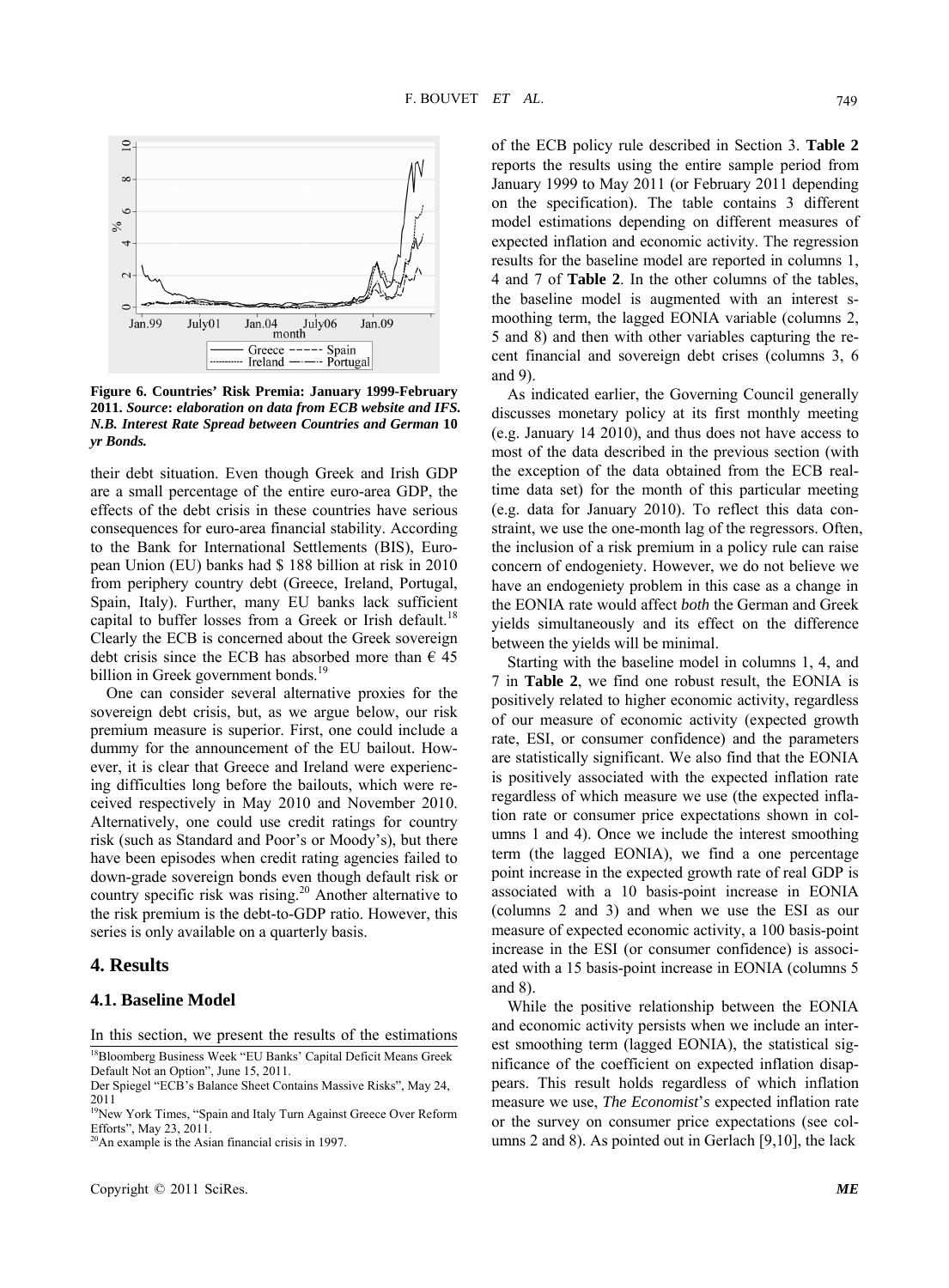| <b>VARIABLES</b>                                             | (1)        | (2)        | (3)         | (4)                    | (5)         | (6)          | (7)           | (8)             | (9)                   |
|--------------------------------------------------------------|------------|------------|-------------|------------------------|-------------|--------------|---------------|-----------------|-----------------------|
| Lagged EONIA                                                 |            | $0.954***$ | $0.970***$  |                        | $0.957***$  | $0.909***$   |               | $0.941***$      | $0.898***$            |
|                                                              |            | [0.013]    | [0.019]     |                        | [0.015]     | [0.027]      |               | [0.016]         | [0.031]               |
| <b>Expected Economic Activity</b>                            |            |            |             |                        |             |              |               |                 |                       |
| 1) Lagged Expected                                           | $0.536***$ | $0.105***$ | $0.094***$  |                        |             |              |               |                 |                       |
| GDP growth                                                   | [0.087]    | [0.021]    | [0.022]     |                        |             |              |               |                 |                       |
| 2) Lagged ESI                                                |            |            |             | $0.023***$             | $0.013***$  | $0.015***$   |               |                 |                       |
|                                                              |            |            |             | [0.007]                | [0.002]     | [0.002]      |               |                 |                       |
| 3) Lagged Consumer Conf.                                     |            |            |             |                        |             |              | $0.050^{***}$ | $0.016^{***}\,$ | $0.015***$            |
| Indicator                                                    |            |            |             |                        |             |              | [0.012]       | [0.003]         | [0.003]               |
| <b>Expected inflation rate</b>                               |            |            |             |                        |             |              |               |                 |                       |
| 1) Lagged Expected                                           | $1.526***$ | $-0.033$   | $-0.086$    |                        |             |              |               |                 |                       |
| Inflation rate                                               | [0.167]    | [0.060]    | [0.064]     |                        |             |              |               |                 |                       |
| 2) Lagged Consumers'                                         |            |            |             | $0.081^{\ast\ast\ast}$ | $-0.001$    | 0.003        | $0.071***$    | 0.000           | 0.004                 |
| expected inflation                                           |            |            |             | [0.008]                | [0.002]     | [0.003]      | [0.009]       | [0.002]         | [0.003]               |
| Lagged ln(VSTOXX)                                            |            |            | $-0.258***$ |                        |             | $-0.014$     |               |                 | $-0.129*$             |
|                                                              |            |            | [0.075]     |                        |             | [0.065]      |               |                 | [0.066]               |
| Lagged Greece risk premium                                   |            |            | $-0.020$    |                        |             | $-0.060$ *** |               |                 | $-0.041$ <sup>*</sup> |
|                                                              |            |            | $[0.020]$   |                        |             | [0.022]      |               |                 | $[0.022]$             |
| Lagged Ireland risk premium                                  |            |            | 0.054       |                        |             | $0.062*$     |               |                 | 0.034                 |
|                                                              |            |            | [0.033]     |                        |             | [0.034]      |               |                 | [0.033]               |
| Constant                                                     | $-0.876**$ | $-0.009$   | $0.874***$  | $-0.955$               | $-1.231***$ | $-1.216***$  | $2.111***$    | $0.317***$      | $0.810***$            |
|                                                              | [0.365]    | [0.075]    | [0.293]     | [0.668]                | [0.194]     | [0.346]      | [0.249]       | [0.075]         | $[0.181]$             |
| Observations                                                 | 147        | 147        | 146         | 143                    | 143         | 143          | 143           | 143             | 143                   |
| R-squared                                                    | 0.530      | 0.987      | 0.988       | 0.534                  | 0.989       | 0.990        | 0.577         | 0.988           | 0.989                 |
| Partial first-stage R2 (econ activity):                      | 0.966      | 0.950      | 0.915       | 0.972                  | 0.969       | 0.927        | 0.964         | 0.948           | 0.913                 |
| Partial first-stage R2 (inflation):                          | 0.917      | 0.865      | 0.852       | 0.908                  | 0.818       | 0.644        | 0.907         | 0.817           | 0.645                 |
| Endogeneity test:                                            | 122.639    | 31.433     | 18.973      | 371.610                | 43.501      | 34.338       | 450.954       | 30.402          | 22.698                |
| Chi-sq(2) $P$ -val =                                         | 0.000      | 0.000      | 0.000       | 0.000                  | 0.000       | 0.000        | 0.000         | 0.000           | 0.000                 |
| <b>AIC</b>                                                   | 390.19     | $-134.67$  | $-143.38$   | 374.58                 | $-162.92$   | $-168.34$    | 360.54        | $-141.87$       | $-153.30$             |
| Robust standard errors in brackets                           |            |            |             |                        |             |              |               |                 |                       |
| $_{p}^{*}$ p < 0.01, $_{p}^{*}$ p < 0.05, $_{p}^{*}$ p < 0.1 |            |            |             |                        |             |              |               |                 |                       |

Table 2. GMM regression results using real time and expectation data.

Source: elaboration on data from ECB website, the Economist, and IFS.

of statistical significance of expected inflation might stem from collinearity between economic activity and inflationary developments  $(0.38)$  in our sample) as the latter are often demand driven and are therefore captured by increasing economic activity. Alternatively, the ECB may view price developments as temporary and do not respond by raising the EONIA. More likely, the insignificance might be due to the strong collinearity between the lagged EONIA and our inflation measures (the correlation is 0.68 with the Economist inflation forecast, and 0.64 with the Consumers' survey inflation expectations). Gorter *et al.* [6,7] find a positive and statistically significant association between the 3-month EURIBOR and *Consensus Economics*' expected inflation rate even with the inclusion of an interest smoothing term. There are

two possible explanations for the difference in our results. First we use two different datasets, Gorter et al. data are obtained from *Consensus Economics*. Second, they use a different interest rate as their monetary policy instrument, the 3-month EURIBOR, which embodies term to maturity and would reflect changes in inflationary expectations (inflation risk) compared to an overnight rate such as the EONIA.

Finally, turning to our variables capturing the recent financial and sovereign debt crises, their inclusion in our specification clearly improves the model, as indicated by the lowest AIC obtained in columns 3, 6 and 9 of **Table 2**. Our measure of general financial market sentiment, VSTOXX (the investor "fear" index), is negatively related to EONIA. As shown in column 3, a 1% increase in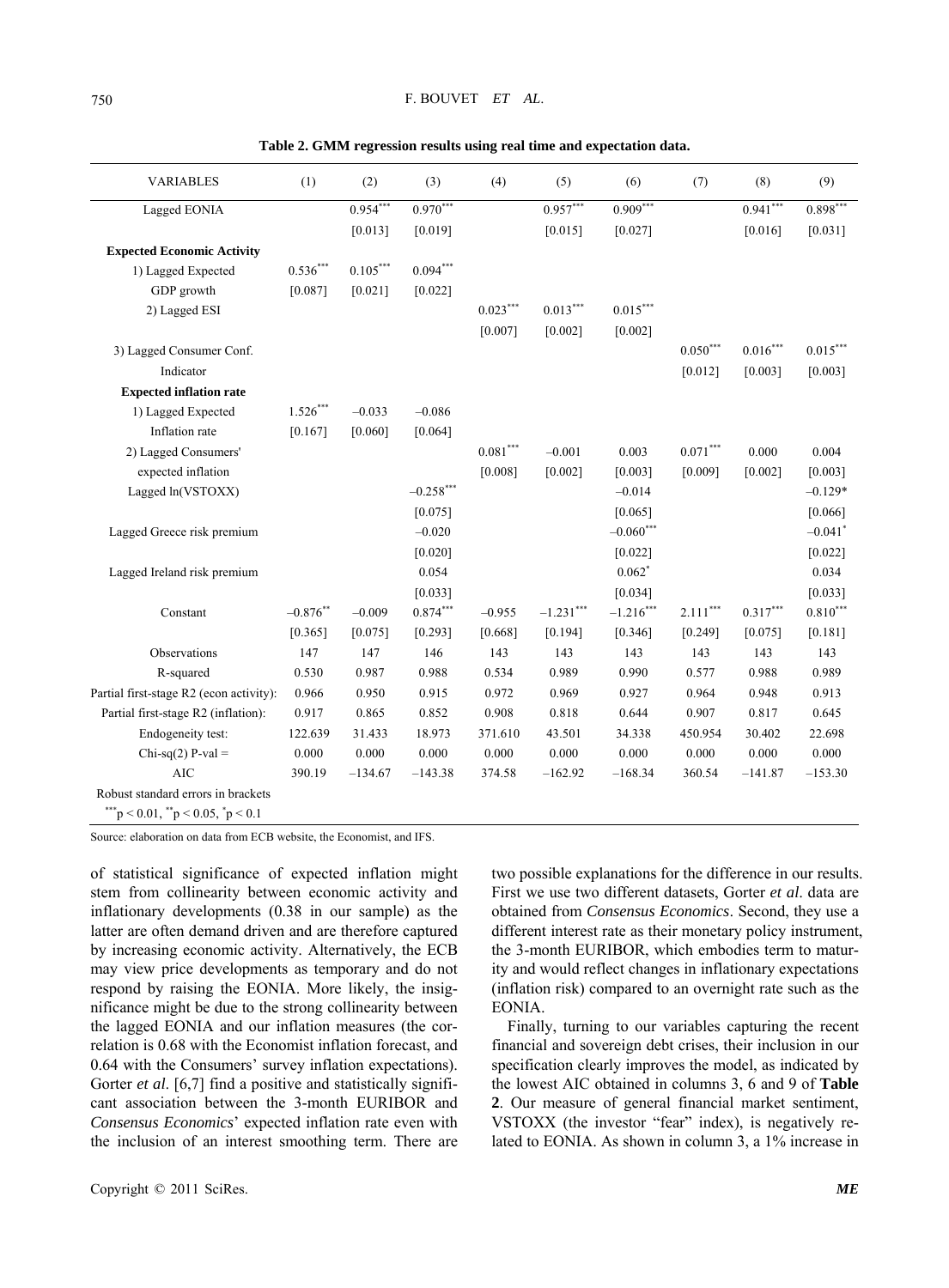mentioned previously, the European System of Central B anks (ESCB) have accepted Greek, Irish, Portuguese the VSTOXX index is associated with a 26 basis-point decrease in the EONIA. An increase in Greece's risk premium is also negatively related to the EONIA: a 100 basis-point increase in Greece's risk premium is associated with a 4 to 6 basis-point decrease in EONIA. One possible explanation for the negative partial-correlation is the ECB's "credit enhancement program" causing the EONIA to fall as Greek risk rises. The small coefficient could be the non-conventional measures the ECB has undertaken to mitigate the effects of the debt crisis. As and Spanish government securities as collateral. $^{21}$  We do not find any robust relationship between the Irish risk premium and the EONIA.

#### **4.2. Did the Financial and Sovereign Debt Crises Induce a Policy Shift? Stability Analysis**

#### **4.2.1. Recursive Estimations**

when a structural break might occur before testing for the presence of a structural break more carefully using a estimated coefficients should be relatively similar from one regression to the next. Variations in the relationship will appear as sizable movements in the estimated coef-To test the stability of the estimated coefficients over time, and to assess more accurately whether the financial and sovereign debt crises induced a shift in the ECB's monetary policy, we first run recursive estimations of Equation (3). A rolling regression estimates a particular relationship (in our case, the Taylor rule) over many different sample periods. Each regression produces a set of estimated coefficients. $^{22}$  Recursive estimations thus trace the evolution of the coefficients as the sample data increases by one additional observation for each estimation. Consequently, the rolling regression technique allows a visual assessment of coefficient stability and to identify Chow test. If the relationship is stable over time, then the ficients.<sup>23</sup> The starting period (January 1999) is held fixed, and the sample window size grows by one month for each estimation. If we choose a window of 48 months for instance, the first estimation uses data spanning from January 1999 to December 2002; the second estimation would be based on data spanning from January 1999 to

January 2003, while the last estimation would cover the entire time period (from January 1999 to February 2011). We run GMM estimations of Equation (3), based on the specification with the lowest AIC in **Table 2** (column 6) and record the estimated coefficients obtained for each subsample. In order to allow enough observations to run the first set of estimations, the recursive estimates are obtained using a 48 months (4 years) window. The results discussed below are robust to a change in the window size (12 to 72 months) and to different measures of expected inflation rate and expected economic activity. **Figure 7** presents a plot of the coefficients obtained recursively.<sup>24</sup> The plots of the recursive estimates show some visible changes in the estimated coefficients within the sample period, largely associated with different episodes of financial and sovereign debt crises:

- Overall the estimated coefficient on the lagged EONIA is quite stable. However, a shift is noticeable around December 2008 as the coefficient and error bands move from 0.8 to 0.9.
- The estimated coefficient on expected inflation is also quite stable, and is statistically significant different from zero between December 2006 and November 2010, consistent with Gorter *et al.* (2010) that the ECB has focused more on inflation from the onset of the crisis.
- The estimated coefficient on expected economic activity exhibits a slight downward trend, with a sharp decrease occurring between November and December 2010 as the debt crisis deepens. However, this coefficient is stable at 0.02.
- shift (more pronounced for Ireland's risk premium) exhibits a clear uptrend after December 2008, posi n December 2008 as the coefficient and error The estimated coefficients on Greece's and Ireland's risk premium variables all display a clear bands shift from  $-0.2$  to  $-0.1$  and 1 to 0.2 respectively. The coefficient on the Greek risk premium sibly reflecting growing concerns at the ECB about Greece's fiscal health.

events that explain the structural break in 2008. First, While August 2007 is generally considered the beginning of the recent financial crisis, $25$  our coefficients clearly shift around December 2008. There are several <sup>21</sup>Der Spiegel, "ECB's Balance Sheet Contains Massive Risks: The euro-area quarterly growth rates in GDP did not turn

Hidden Cost of Saving the Euro" by M. Brendel and C. Pauly May 24, 2011, http://www.spiegel.de/international/business/0,1518,764299,00.html 22While rolling regression can be used with time series data (as in this paper), it can also be used with cross-section data to identify threshold(s in the relationship between two variables. (See Rousseau and Wachtel

<sup>[27]</sup> for instance).<br><sup>23</sup>Aizenman and Glick [28] for instance, use the rolling estimation technique to test the stability of the sterilization coefficient, while Knotek. [29] uses the same technique to check the stability of the Okun's Law in the USA between 1948 and 2007.

The dates refer to the end-point of the estimation window.

<sup>&</sup>lt;sup>25</sup>In an interview with the Financial Times on December 15, 2008, Jean-Claude Trichet dates the start of the financial crisis in Europe as August 9, 2007, when the French bank BNP Paribas suspended all withdrawals from funds backed by mortgage-backed securities by investors after the US subprime mortgage crisis had led to a liquidity shortage. Also see, Hubbard G., A. O'Brien, M. Rafferty, 2011. "IS-MP: A Short Run Macroeconomic Model" in *Macroeconomics*, 1/E, Chapter 9, p. 325. Prentice Hall Press. Also, Beirne [21].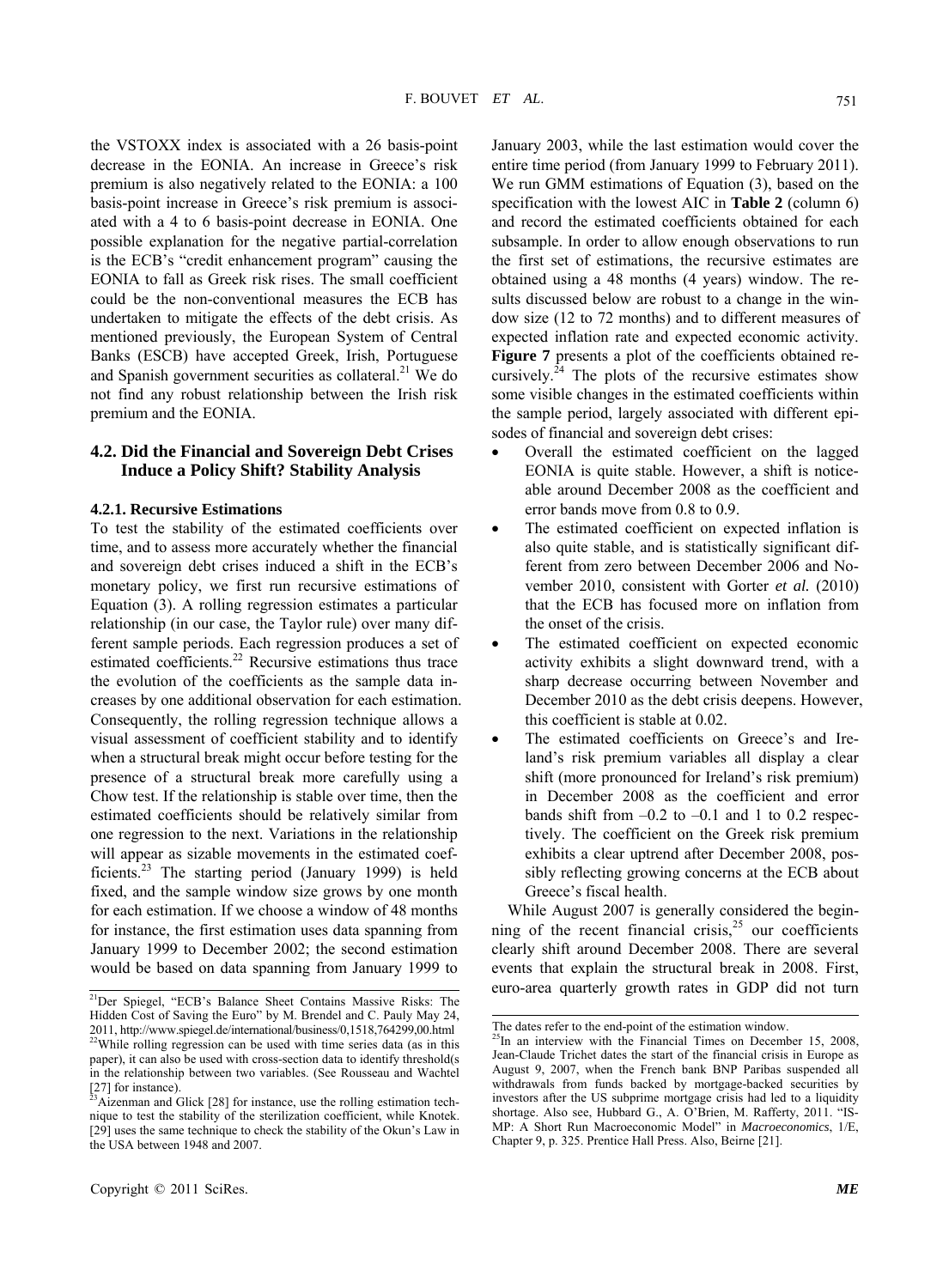

the dotted lines represend the confidence interval  $(+/- 2$  std errors)

**Figure 7. Recursive Estimation Coefficients.** *Source***:** *elaboration on data from ECB website***,** *the Economist***,** *and IFS.* 

negative until the last quarter of  $2008<sup>26</sup>$  Second, responding to the new recession, the ECB cut the repo rate by 75 basis-points in December 2008, which triggered a decline in the EONIA. This cut was larger than analysts had anticipated and followed two, 50 basis-point cuts in November and October respectively.<sup>27</sup> The repo rate (and consequently the EONIA) experienced its sharpest decrease between October and December 2008. This interest rate cut was followed a few days later (December 15, 2008) by a press release entitled "Financial Stability Review December 2008: Risks and vulnerabilities in financial system persist".28 August 2007 does not correspond to a structural break in our data because the financial crisis which erupted then in the U.S. only spread to Europe in the second half of 2008. The initial decline in the repo rate and EONIA between September and December 2008 was largely driven by a decline in economic activity and not a policy shift [7].

**4.2.2. GMM Estimation with Crisis Interaction Terms**  To assess more precisely whether the 2007-2009 financial crisis and/or the more recent sovereign debt crisis

28http://www.ecb.int/press/pr/date/2008/html/pr081215.en.html

induced structural shifts in the policy reaction function, we run the same analysis as the one presented in **Table 2** but including interaction terms with a time dummy variable capturing the period during financial and debt crises in Europe. Statistically significant coefficients on these interaction terms would indicate that the ECB's response to the variables interacted with the crisis dummy has been changed by the crises. To test for a more general ate cut was followed a few days later (December 15, policy shift, we run a joint test on all the interaction terms (Chow test). We compare results obtained with two different starting months: August 2007, generally considered as the beginning of the financial crisis (see footnote 25), and December 2008. The results are presented in **Table 3**.

> sis affected the interest-rate smoothing parameter, since the coefficient on the interaction term between the lagged First, there is no robust evidence that the financial cri-EONIA and the time dummy variable is statistically insignificant in all specifications. There is more evidence of a shift after December 2008, as the overall correlation between current and lagged EONIA drops, capturing the rapid decrease in the interest rate that occurred between October and December 2008.

> Second, the negative coefficients on the interaction terms with our expected economic activity measures imply that the ECB was less likely to raise its interest rate as economic activity rises during the crisis period (see

<sup>26</sup>European Commission, "Economic Crisis in Europe: Cause, Consequences and Reponses" European Economy 7/2009 available at http:// ec.europa.eu/economy\_finance/publications/publication15887\_en.pdf <sup>27</sup>Der Spiegel, "European Interest Rates Tumble" 12/4/2008 available at http://www.spiegel.de/international/business/0,1518,594485,00.html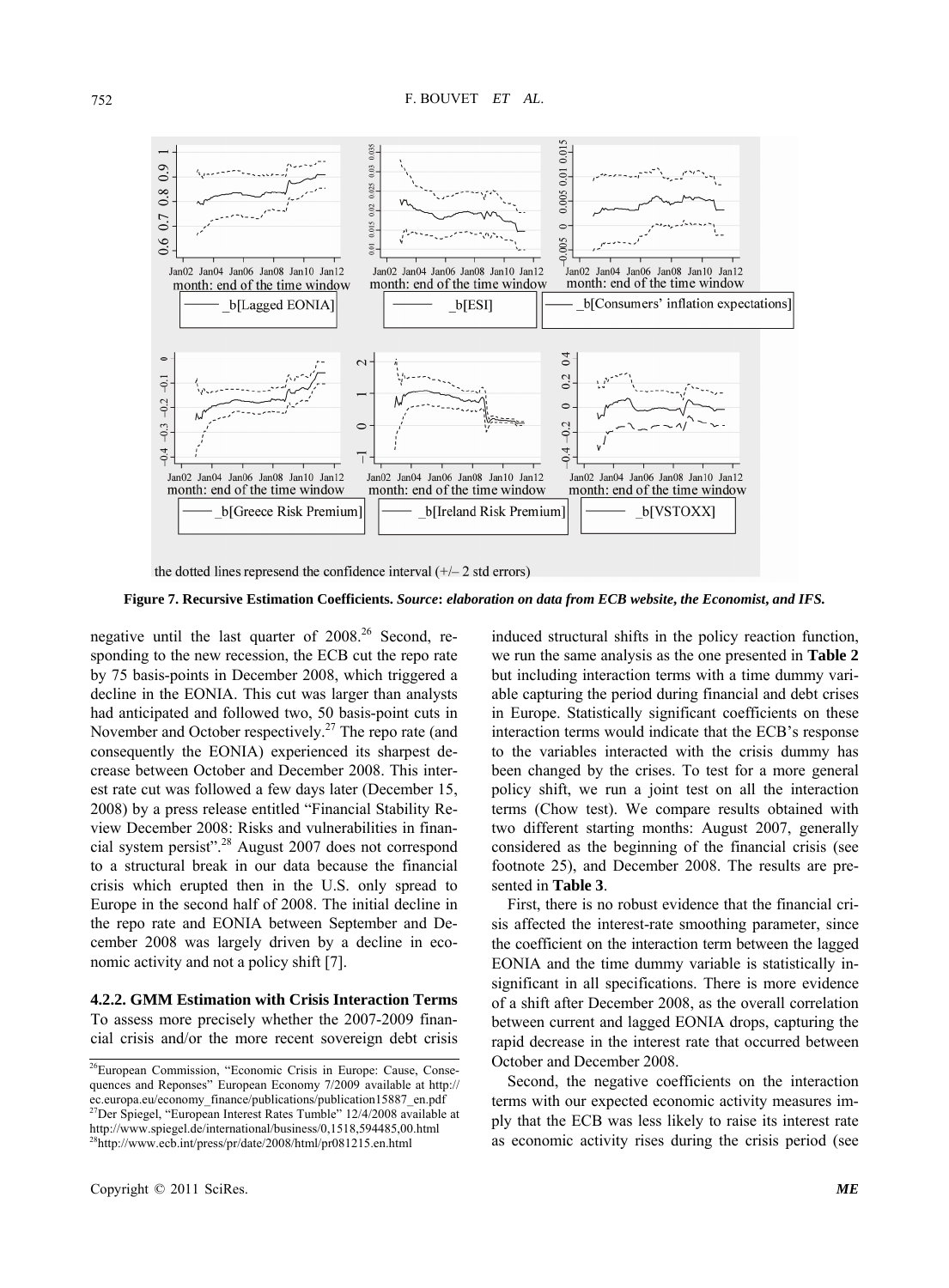| Table 3. Has the financial crisis affected the ECB's interest rate setting? |
|-----------------------------------------------------------------------------|
|-----------------------------------------------------------------------------|

|                                                          | (1)                    | (2)                 | (3)        | (4)                   | (5)         | (6)          | (7)                   |
|----------------------------------------------------------|------------------------|---------------------|------------|-----------------------|-------------|--------------|-----------------------|
| Time of shift                                            | Aug. 2007              | Aug. 2007           | Aug. 2007  | Aug. 2007             | Dec. 2008   | Dec. 2008    | Dec. 2008             |
| Lagged EONIA                                             | $0.932***$             | $0.932***$          | $0.919***$ | $0.838***$            | $0.915***$  | $0.909***$   | $0.839***$            |
|                                                          | [0.026]                | [0.035]             | [0.029]    | [0.037]               | [0.024]     | [0.028]      | [0.037]               |
| Crisis*Lagged EONIA                                      | 0.057                  | 0.032               | 0.058      | 0.087                 | $-0.271$ ** | $-0.227***$  | $-0.132$              |
|                                                          | [0.037]                | [0.056]             | [0.036]    | [0.075]               | [0.114]     | [0.066]      | [0.097]               |
| <b>Expected Economic Activity</b>                        |                        |                     |            |                       |             |              |                       |
| 1) Lagged Expected                                       | $0.141^{\ast\ast\ast}$ | $0.151^{***}$       |            |                       | $0.179***$  |              |                       |
| GDP growth                                               | [0.037]                | [0.043]             |            |                       | [0.037]     |              |                       |
| Crisis (Lagged Expected                                  | $-0.011$               | $-0.178$ ***        |            |                       | $-0.211$ ** |              |                       |
| GDP growth                                               | [0.056]                | [0.061]             |            |                       | [0.085]     |              |                       |
| 2) Lagged ESI                                            |                        |                     | $0.014***$ | $0.020***$            |             | $0.013***$   | $0.020***$            |
|                                                          |                        |                     | [0.002]    | [0.003]               |             | [0.002]      | [0.003]               |
| Crisis <sup>*</sup> Lagged ESI                           |                        |                     | 0.002      | $-0.021$ ***          |             | $-0.016$ *** | $-0.024***$           |
|                                                          |                        |                     | [0.005]    | [0.006]               |             | [0.005]      | [0.005]               |
| <b>Expected inflation rate</b>                           |                        |                     |            |                       |             |              |                       |
| 1) Lagged Expected                                       | 0.119                  | $-0.024$            |            |                       | $0.138*$    |              |                       |
| Inflation rate                                           | [0.079]                | [0.175]             |            |                       | [0.070]     |              |                       |
| Crisis*Lagged Exp. Inflation                             | $-0.294$ **            | $-0.010$            |            |                       | 0.113       |              |                       |
|                                                          | [0.142]                | [0.219]             |            |                       | [0.315]     |              |                       |
| 2) Lagged Consumers'                                     |                        |                     | 0.003      | $0.005*$              |             | $0.005^*$    | $0.006$ **            |
| expected inflation                                       |                        |                     | [0.003]    | [0.003]               |             | [0.003]      | [0.003]               |
| Crisis <sup>*</sup> Lagged Consumers'                    |                        |                     | $-0.008$   | $-0.002$              |             | 0.001        | $-0.001$              |
| expected inflation                                       |                        |                     | [0.005]    | [0.008]               |             | [0.005]      | [0.008]               |
| Crisis time dummy                                        | $0.426**$              | $0.899***$          | $-0.242$   | $2.628***$            | 0.223       | $1.525***$   | $2.242***$            |
|                                                          | [0.192]                | [0.370]             | [0.460]    | [0.758]               | [0.320]     | [0.455]      | [0.573]               |
| Lagged ln (VSTOXX)                                       |                        | $-0.193$ **         |            | $-0.006$              |             |              | 0.010                 |
|                                                          |                        | [0.082]             |            | [0.071]               |             |              | [0.073]               |
| Crisis <sup>*</sup> Lagged VSTOXX                        |                        | $-0.026$ ***        |            | $-0.028***$           |             |              | $-0.005$              |
|                                                          |                        | [0.007]             |            | [0.009]               |             |              | [0.008]               |
| Lagged Greece risk                                       |                        | $-0.090$            |            | $-0.175***$           |             |              | $-0.163***$           |
| Premium                                                  |                        | [0.070]             |            | [0.022]<br>$0.186***$ |             |              | [0.028]<br>$0.174***$ |
| Crisis <sup>*</sup> lagged Greece<br><b>Risk Premium</b> |                        | $0.127*$            |            |                       |             |              |                       |
|                                                          |                        | $[0.071]$           |            | [0.043]<br>$0.754***$ |             |              | [0.044]<br>$0.555***$ |
| Lagged Ireland risk<br>Premium                           |                        | 0.326               |            | [0.157]               |             |              | [0.270]               |
| Crisis <sup>*</sup> lagged Ireland                       |                        | [0.216]<br>$-0.362$ |            | $-0.766$ ***          |             |              | $-0.567$ **           |
| <b>Risk Premium</b>                                      |                        | $[0.220]$           |            | [0.163]               |             |              | [0.273]               |
| Constant                                                 | $-0.281$               | 0.562               | $-1.209$   | $-1.612$              | $-0.342$    | $-1.180$     | $-1.675$              |
|                                                          | [0.149]                | [0.434]             | [0.204]    | [0.360]               | [0.127]     | [0.217]      | [0.386]               |
|                                                          |                        |                     |            |                       |             |              |                       |
| Observations                                             | 147                    | 146                 | 143        | 143                   | 147         | 143          | 143                   |
| R-squared                                                | 0.988                  | 0.991               | 0.990      | 0.992                 | 0.991       | 0.991        | 0.992                 |
| Partial first-stage R2 (econ activity):                  | 0.941                  | 0.867               | 0.969      | 0.922                 | 0.951       | 0.966        | 0.920                 |
| Partial first-stage R2 (inflation):                      | 0.842                  | 0.746               | 0.830      | 0.662                 | 0.897       | 0.816        | 0.646                 |
| Endogeneity test                                         | 35.039                 | 15.219              | 62.979     | 60.809                | 29.313      | 41.923       | 60.587                |
| Chi-sq(2) $P$ -val =                                     | 0.000                  | 0.004               | 0.000      | 0.000                 | 0.000       | 0.000        | 0.000                 |
| $\rm AIC$                                                | $-133.211$             | $-161.069$          | $-158.850$ | $-186.361$            | $-175.769$  | $-179.643$   | $-190.966$            |
| Chow test                                                | 1.79                   | 4.18                | 1.29       | 6.61                  | 6.90        | 6.57         | 6.74                  |
| [p-value]                                                | [0.153]                | [0.000]             | [0.282]    | [0.000]               | [0.000]     | [0.000]      | [0.000]               |
| Robust standard errors in brackets                       |                        |                     |            |                       |             |              |                       |
| ***p < 0.01, **p < 0.05, *p < 0.1                        |                        |                     |            |                       |             |              |                       |

Source: elaboration on data from ECB website, the Economist, and IFS.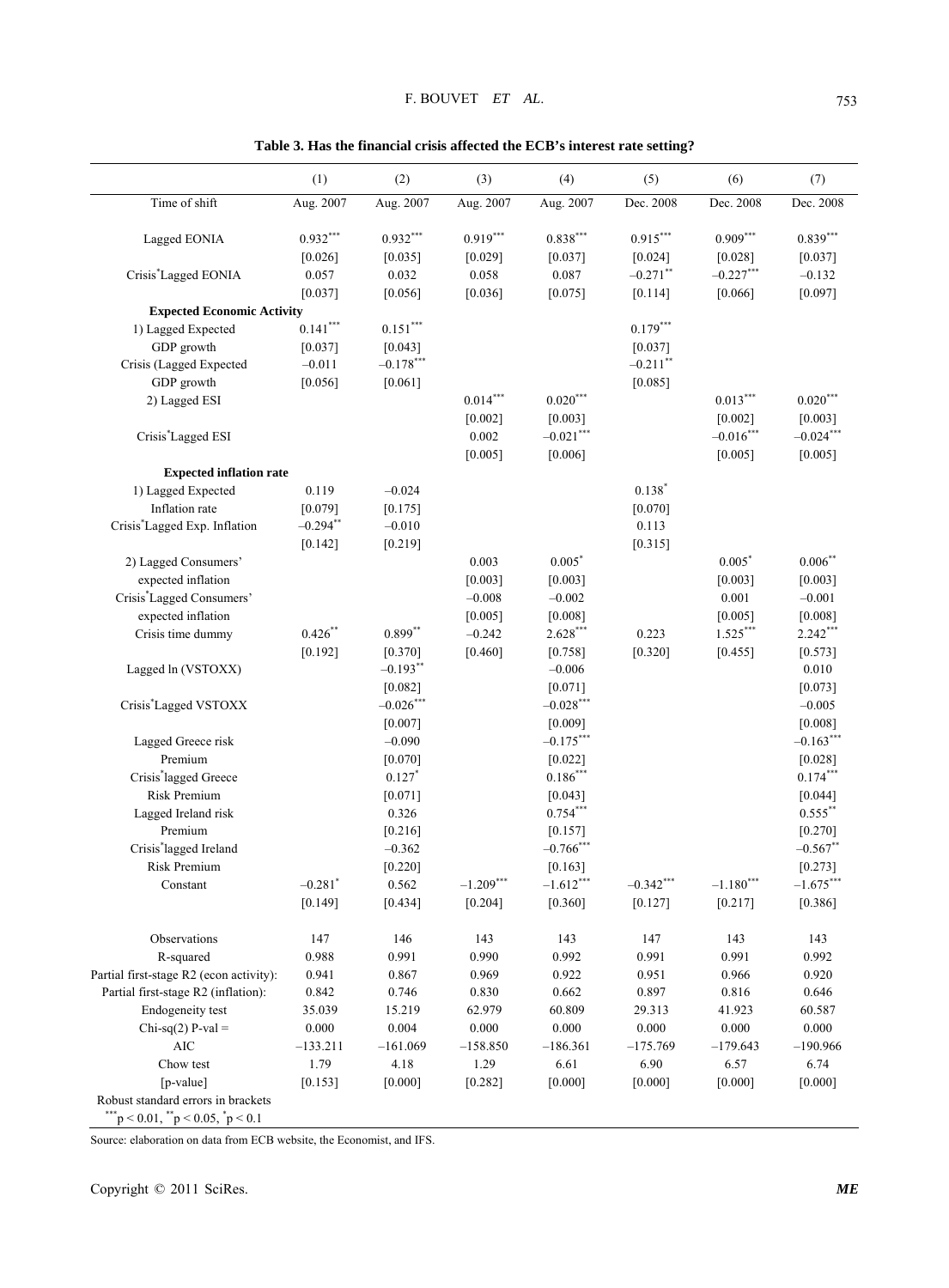the downward trend in the ESI in **Figure 7**). The net partial-correlation coefficient between the two variables is negative during the crisis. We now find a statistically significant, positive relationship between expected inflation and EONIA (see column 5 in **Table 3**). A one percentage-point increase in the expected inflation rate is  $-0$ . associated with a 14 basis-point increase in EONIA. This by the result is consistent with Gorter et al. [7] which find that the ECB focuses on inflation more during the crisis perio d.

The negative relationship between the financial market volatility index (VSTOXX) and EONIA persists only when the crisis is measured as starting in August 2007. Once we use December 2008 as the start of the crisis, VSTOXX is no longer significant. Clearly, the dummy variables following December 2008 capture most the effects of the negative financial market sentiment and VSTOXX adds no additional information.

Instead of the EONIA falling when Greece and Ireland's risk premia rise during the crisis-period, we find that the EONIA rises when the Greek risk premium rises and falls when the Irish risk premium rises. Further, the magnitude of the coefficients is much smaller during the crisis period. One reason for the smaller coefficient during the crisis period is the ESCB's acceptance of sovereign debt as collateral from EU banks during this period. This policy prevents bond spreads from rising too rapidly (see footnote 26) even though the debt has little value. In addition, the different coefficient signs for Greek risk and Irish risk are the reason behind their respective sovereign debt problems. Greece's problems stem from imprudent fiscal policy over several years, while Ireland's debt problems arise from bank bailouts during the subprime crisis. The EONIA is a market rate influenced by the ECB; however, the EONIA is also determined by the banking system's supply and demand for liquidity (Schianchi and Verga [30], Soares and Rodrigues [31]). If banks are uncertain about future liquidity, or lack thereof, banks will demand more liquidity in the inter-bank market thereby raising the EONIA. EU banks have more exposure to Greek government debt compared to Irish government debt and so the precautionary demand for liquidity is higher. $29$  So as the Greek debt crisis (measured by the Greek risk premium) unfolds, the EONIA rises (a positive coefficient) compared to Ireland (a negative coefficient).

Before we control for the policy shift (our time dummies), the coefficient signs on Greek and Irish risk were negative  $(-0.06)$  and positive  $(0.062)$  respectively, see column 6 of **Table 2** (the estimation with the lowest

AIC). Once we control for the policy shift, the signs on the net partial-correlation coefficients reverse (see column 7 in **Table 3** with the lowest AIC). For Greece, the net partial-correlation is  $-0.163 + 0.174 = 0.011$  and for Ireland the net partial correlation is  $0.555 - 0.567 =$  $-0.012$ . Clearly, the effect of the policy shift (captured by the dummy variables) overwhelms effect on the baseline response of the EONIA to the risk premiums. The sizes of the coefficients suggest that the economic effect is small.

Finally, based on the joint F-test (Chow test), we find more evidence of a general shift in the ECB's policy following December 2008 in contrast to the usual date of August 2007.

#### **5. Concluding Remarks**

crisis, the risk premia on Greek and Irish government bonds over German government bonds, are significant even when we account for the monetary policy shift, but This paper examines the co-movement in the EONIA to the financial and sovereign debt crises using expectations data. As our base line, we estimate a forward-looking Taylor rule with a smoothing parameter. One clear result is that the ECB heavily weights economic sentiment. However, we cannot ascertain whether the ECB is only responding to changes in expected economic activity, or whether the increases capture inflationary pressures. Once we control for interest smoothing, the EONIA is not significantly associated with inflation. This result is robust using different types of inflation data. We augment our baseline model to include variables that proxy the financial and sovereign debt crises. Our measure of general financial market sentiment is the (investor "fear" index, VSTOXX. We find that the VSTOXX coefficient is statistically significant and negatively associated with the EONIA. However, once we account for a policy shift, VSTOXX is no longer significant. We conclude that VSTOXX is capturing the shift in monetary policy. Our variables to proxy developments in the sovereign debt have a smaller magnitude. Finally, we establish a clear shift in policy in December 2008 in contrast to the conventional start of the crisis in August 2007.

The ECB is often criticized for being unclear on policy changes. Since the ECB does not publicly release minutes to policy meetings, markets are often left wondering the direction of future policy and how the ECB arrives at its decisions. Our paper provides some insight into ECB behaviour and movements in the EONIA following the recent financial and sovereign debt crises. To further clarify how the ECB arrives at its policy decisions, we plan to investigate how national economic considerations affect ECB policy, and whether the recent financial and

<sup>&</sup>lt;sup>29</sup>Financial Times, "Hot stuff in European banks' exposure" by John McDermott, June 21, 2011. <http://ftalphaville.ft.com/blog/2011/06/21/> [601491/hot-stuff-in-european-banks-exposure/](http://ftalphaville.ft.com/blog/2011/06/21/)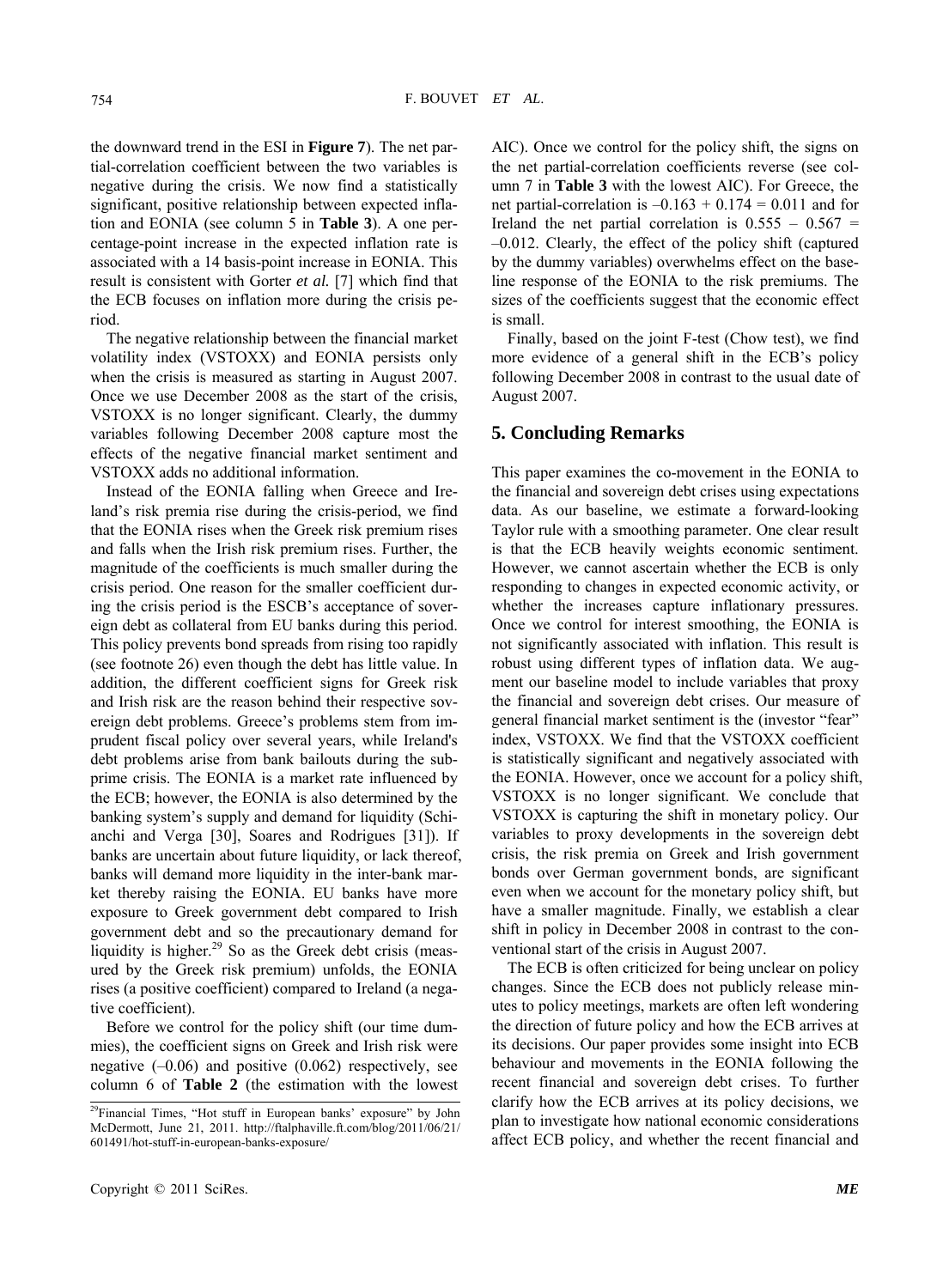sovereign debt crises have affected the weights placed on different countries' economic outcomes.

#### **6. References**

- [1] J. C. Trichet, "State of the Union: The Financial Crisis and the ECB's Response between 2007 and 2009," *Journal of Common Market Studies*, Vol. 48, 2010, pp. 7-19.
- [2] ECB, "The Outcome of the ECB's Evaluation of Monetary Policy Strategy," *ECB Monthly Bulletin*, June 2003. www.ecb.int.
- [3] S. Sauer and J.-E. Sturm, "Using Taylor Rules to Understand ECB Monetary Policy," *CES-IFO Working Paper*  No. 1110, 2003.
- [4] R. Fendel and M. Frenkel, "Taking the European Central Bank to the Data," *Zeitschrift Für Wirtschaftspolitik*, Vol. 54, No. 1, 2005, pp. 101-114.
- [5] D. Gerdesmeier and B. Roffia, "Estimates of Reaction Functions for the Euro Area," *ECB Working Paper*s, No. 206, January 2003.
- [6] J. Gorter, J. Jacobs, and J. de Haan, "Taylor Rules for the ECB Using Expectations Data," *Scandinavian Journal of Economics*, Vol. 110, No. 3, 2008, pp. 473-488. doi:10.1111/j.1467-9442.2008.00547.x
- [7] J. Gorter, F. Stolwijk, J. Jacobs and J. de Haan, "ECB Policy Making and the Financial Crisis," *DNB Working Paper*, No. 272, 2010.
- [8] J. Taylor, "Discretion versus Policy Rules in Practice," *Carnegie-Roche ster Conference Series on Public Policy*, Vol. 39, 1993, pp. 195-214. doi:10.1016/0167-2231(93)90009-L
- [9] S. Gerlach, "Interest Rate Setting by the ECB 1999-2006: Words and Deeds," *International Journal of Central Banking*, Vol. 3, No. 3, 2007, pp. 1-45.
- time Data," *American Economic Review*, Vol. 91, No. 4, [10] A. Orphanides, "Monetary Policy Rules Based on Real-2001, pp. 964-985. doi:10.1257/aer.91.4.964
- [11] G. Rudebusch, "Term Structure Evidence on Interest Rate Smoothing and Monetary Policy Inertia," *Journal of Monetary Economics*, Vol. 49, No. 6, 2002, pp. 1161- 1187. doi:10.1016/S0304-3932(02)00149-6
- [12] R. Clarida, J. Gali and M. Gertler, "Monetary Policy pp. 1033-1067. <u>doi:10.1016/S0014-2921(98)00016-6</u> Rules in Practice: Some International Evidence," *European Economic Review*, Vol. 42, No. 6, December 1998,
- of Governors of the Federal Reserve System, 2001. [13] J. Faust, J. Rogers and J. Wright, "An Empirical Comparison of Bundesbank and ECB Monetary Policy Rules," *International Finance Discussion Papers*, No. 705, Bo ard
- Area," *HfB-Business School of Finance and Management* [14] D. Gerdesmeier and B. Roffia, "The Relevance of Real-Time Data in Estimating Reaction Functions for the Euro *Working Papers*, No. 56, June 2004.
- Crisis," *Institute for Monetary and Financial Stability* [15] S. Gerlach, "ECB Repo Rate Setting during the Financial

*and CEPR Working Paper*, 2010.

- 1-34. <u>doi:10.1111/j.1468-0475.2006.00145.x</u> [16] K. Carstensen, "Estimating the ECB Policy Reaction Function," *German Economic Review*, Vol. 7, No. 1, 2006, pp.
- *ssen Work-*in Times of Crisis," *University of Duisburg-E* [17] A. Belke and J. Klose, "(How) Do the ECB and the Fed React to Financial Market Uncertainty? The Taylor Rule *ing Paper*, 2010.
- [18] E. Castelnuovo, "Taylor Rules and Interest Rate Smoothing in the Euro Area," 2005.
- [19] C. F. Baum, M. E. Schaffer and S. Stillman, "Ivreg2: Stata Module for Extended Instrumental Variables/2SLS, GMM and AC/HAC, LIML and k-Class Regression," 2007. http://ideas. repec.org/c/boc/bocode/s425401.html
- [20] T. Linzert and S. Schmidt, "What Explains the Spread Between the Euro Overnight Rate and the ECB's Policy Rate," *ECB Working Paper Series*, No. 983, December 2008.
- [21] J. Beirne, "The EONIA Spread Before and during the Crisis of 2007 to 2009: The Role of Liquidity and Credit Risk," August 2010. https://editorialexpress.com/cgi-bin/conference/download .cgi?db\_name=res2011&paper\_id=60, 2010.
- [22] D. Giannone, J. Henry, M. Lalik and M. Modugno, "An Area-Wide Real-Time Database for the Euro Area," *ECB Working Papers Series*, No. 1145, January 2010. www.ecb.int
- [23] A. Orphanides and S. van Norden, "The Unreliability of Output Gap Estimates in Real-Time," *Review of Economics and Statistics*, Vol. 84, No. 4, November 2002, pp. 569-583. doi:10.1162/003465302760556422
- [24] A. Orphanides and S. van Norden, "The Reliability of Inflation Forecasts Based on Output Gap Estimates in Real-Time," *CEPR Discussion Papers Series*, No. 4830, 2005. www.cepr.org/pubs/dps/DP48- 30.asp
- [25] F. Heinemann and F. P. Huefner, "Is the View from the Eurotower purely European? National Divergence and ECB Interest Rate Policy," *Scottish Journal of Political Economy*, Vol. 51, No. 4, 2004, pp. 544-558. doi:10.1111/j.0036-9292.2004.00320.x
- [26] P. Rousseau and P. Watchel, "Inflation Thresholds and the Finance-Growth Nexus," *Journal of International Money and Finance*, Vol. 21, No. 6, 2002, pp. 777-793. doi:10.1016/S0261-5606(02)00022-0
- [27] J. Aizenman and R. Glick. "Sterilization, Monetary Policy, and Global Financial Integration," *Review of International Economics*, Vol. 17, No. 4, 2009, pp. 777-801. doi:10.1111/j.1467-9396.2009.00848.x
- [28] E. S. Knotek, "How Useful is Okun's Law?" *Federal Reserve Bank of Kansas City Economic Review*, 4th Quarter 2007.
- [29] A. Fourçans and R. Vranceanu, "The ECB Interest Rate under the Dui senberg Presidency," *European Journal of Political Economy*, Vol. 20, No. 3, 2004, pp. 579-595. [doi:10.1016/j.ejpoleco.2004.01.003](http://dx.doi.org/10.1162/003465302760556422)
- [30] A. Schianchi and G. Verga, "A Theoretical Approach to